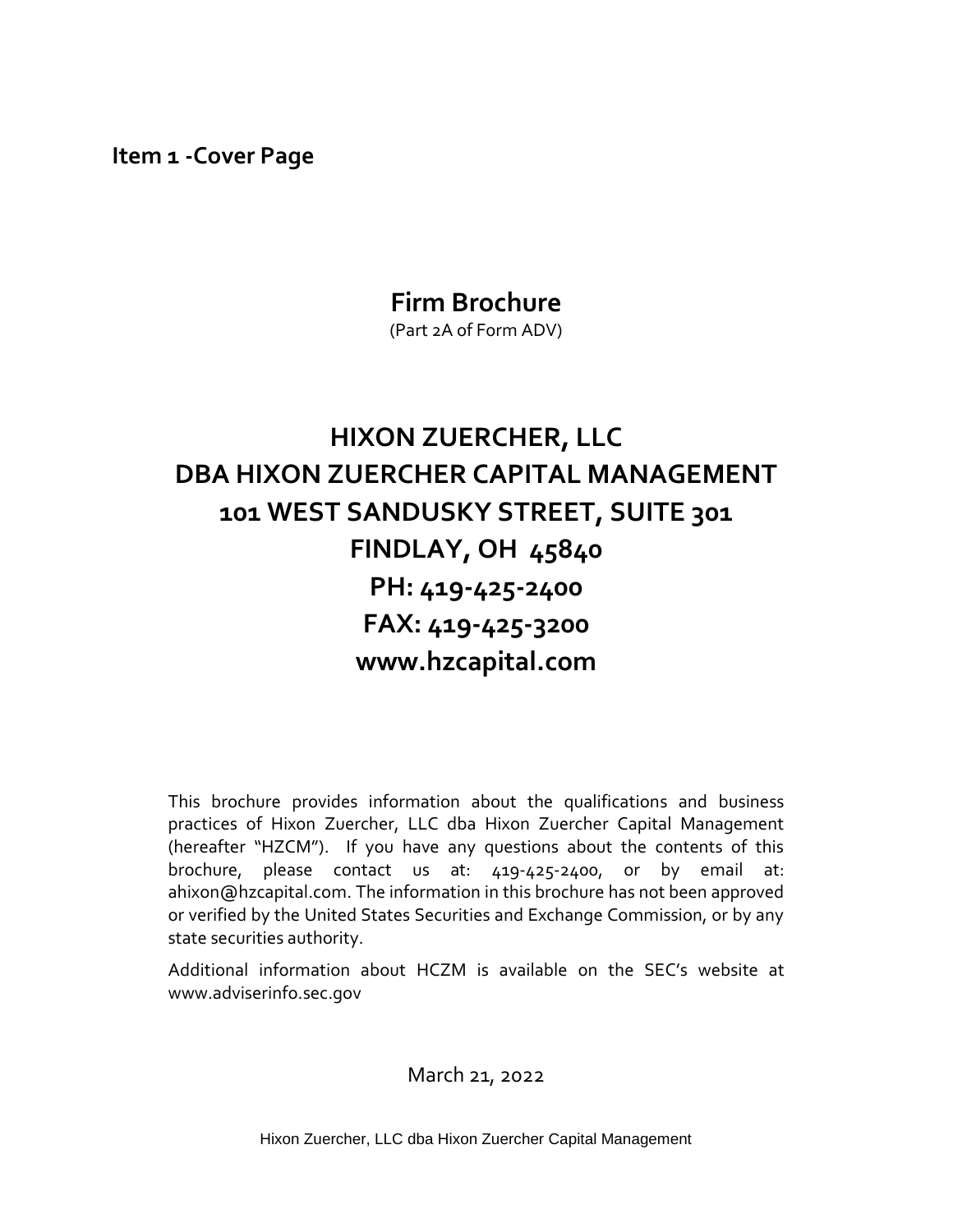## <span id="page-1-1"></span><span id="page-1-0"></span>**Item 2 -Material Changes**

#### Annual Update

The Material Changes section of this brochure will be updated annually when material changes occur since the previous release of the Firm Brochure.

#### <span id="page-1-2"></span>Material Changes since the Last Update

Since the last annual filing, dated March 23, 2021, the following material change(s) has occurred:

- Joshua W. Robb is now the Chief Compliance Officer of Hixon Zuercher, LLC.
- Hixon Zuercher, LLC has added a separate fee schedule for 529 Plans (Item 5).

#### <span id="page-1-3"></span>Full Brochure Available

Whenever you would like to receive a complete copy of our Firm Brochure, please contact us by telephone at: 419-425-2400 or by email at: ahixon@hzcapital.com.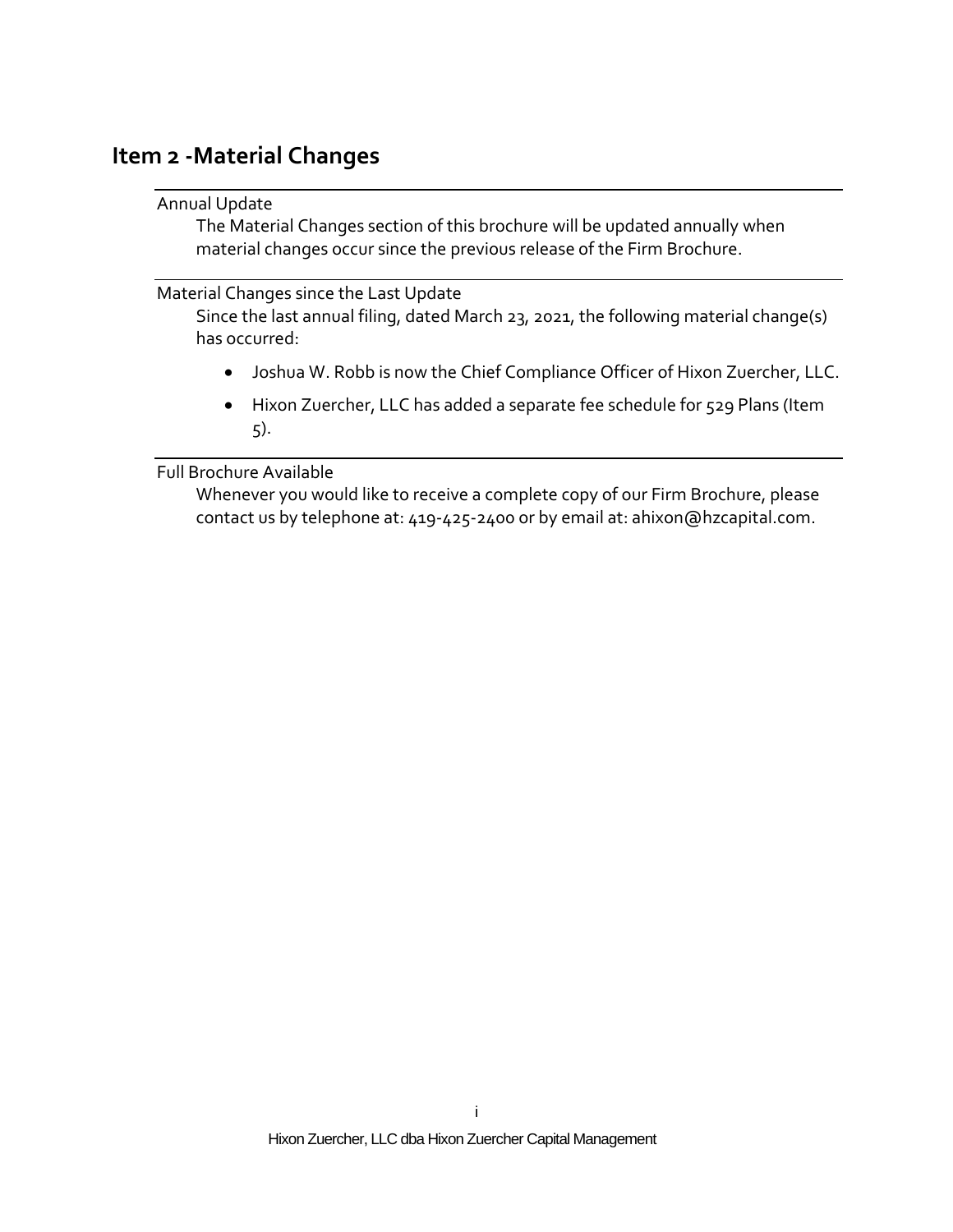# Item 3 - Table of Contents

| Item 8 - Methods of Analysis, Investment Strategies and Risk of Loss 7 |  |
|------------------------------------------------------------------------|--|
|                                                                        |  |
|                                                                        |  |
|                                                                        |  |

TOC<sub>1</sub>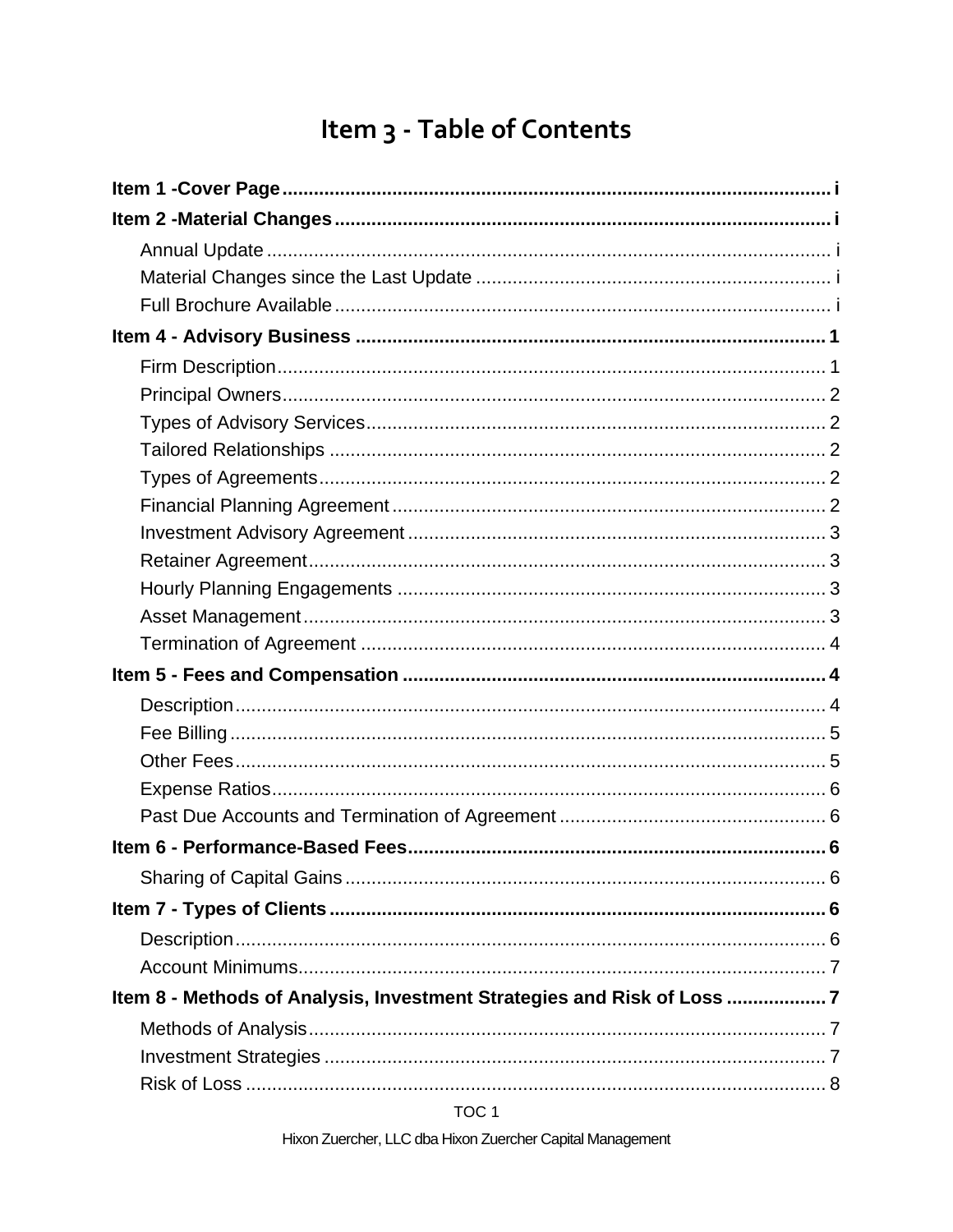| Item 11 - Code of Ethics, Participation or Interest in Client Transactions and |  |
|--------------------------------------------------------------------------------|--|
|                                                                                |  |
|                                                                                |  |
|                                                                                |  |
|                                                                                |  |
|                                                                                |  |
|                                                                                |  |
|                                                                                |  |
|                                                                                |  |
|                                                                                |  |
|                                                                                |  |
|                                                                                |  |
|                                                                                |  |
|                                                                                |  |
|                                                                                |  |
|                                                                                |  |
|                                                                                |  |
|                                                                                |  |
|                                                                                |  |
|                                                                                |  |
|                                                                                |  |
|                                                                                |  |
|                                                                                |  |
|                                                                                |  |
|                                                                                |  |
|                                                                                |  |
|                                                                                |  |

### TOC<sub>2</sub>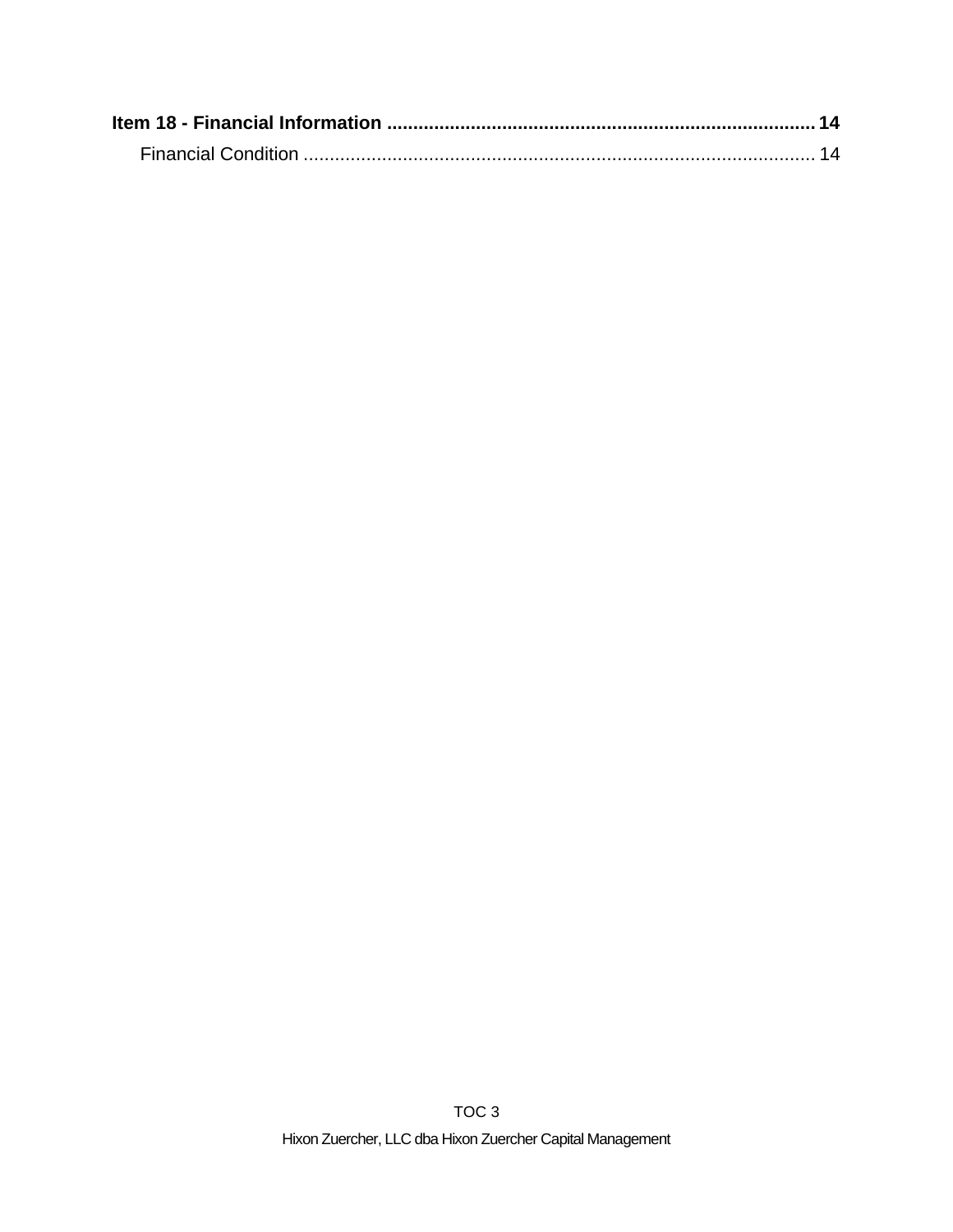# <span id="page-5-1"></span><span id="page-5-0"></span>**Item 4 - Advisory Business**

#### Firm Description

Hixon Zuercher, LLC dba Hixon Zuercher Capital Management was founded in 2002. HZCM offers Investment Supervisory Services to clients which are tailored to their individual circumstances. The firm reviews client's assets (sometimes in conjunction with other services offered by the firm) and makes recommendations based upon client's individual needs and objectives. Clients are not required to utilize other services of the firm.

HZCM is strictly a fee-only investment management firm. The firm does not sell annuities, insurance, stocks, bonds, mutual funds, limited partnerships, or other commissioned products. The firm is not affiliated with entities that sell financial products or securities. No commissions in any form are accepted. No finder's fees are accepted.

HZCM may directly or indirectly compensate for client referrals. From time to time, HZCM enters into written agreements with unrelated third parties ("solicitors") to use its best efforts on behalf of HZCM to solicit and refer as clients those individuals or entities which it believes are suitable and appropriate for the advisory services provided by HZCM. These agreements typically provide for a percentage of the fees collected by HZCM to be paid to the solicitors from those advisory clients who became clients as a result of the solicitor's efforts. Subject to existing federal and state securities laws and regulations, solicitors receive such fees on a fully vested basis, so long as the client's advisory agreement remains in effect. Generally, HZCM does not charge clients introduced by such solicitors any higher fee or additional amounts than what it would charge a new client that comes directly to HZCM without the benefit of a solicitor. Such agreements are usually for an unspecified duration and are terminable upon notice.

Investment advice is an integral part of financial planning. Therefore, HZCM may advise clients regarding cash flow, college planning, retirement planning, and estate planning. Clients, in consultation with HZCM, choose the investment strategy(ies) the firm is to employ. Most strategies primarily invest in mutual funds. However, in some circumstances, HZCM employs strategies that invest primarily in individual stocks, bonds, or Exchange Traded Fund (ETF) securities.

HZCM does not act as a qualified custodian of client assets. The client always maintains asset control. HZCM places trades for clients under a limited power of attorney.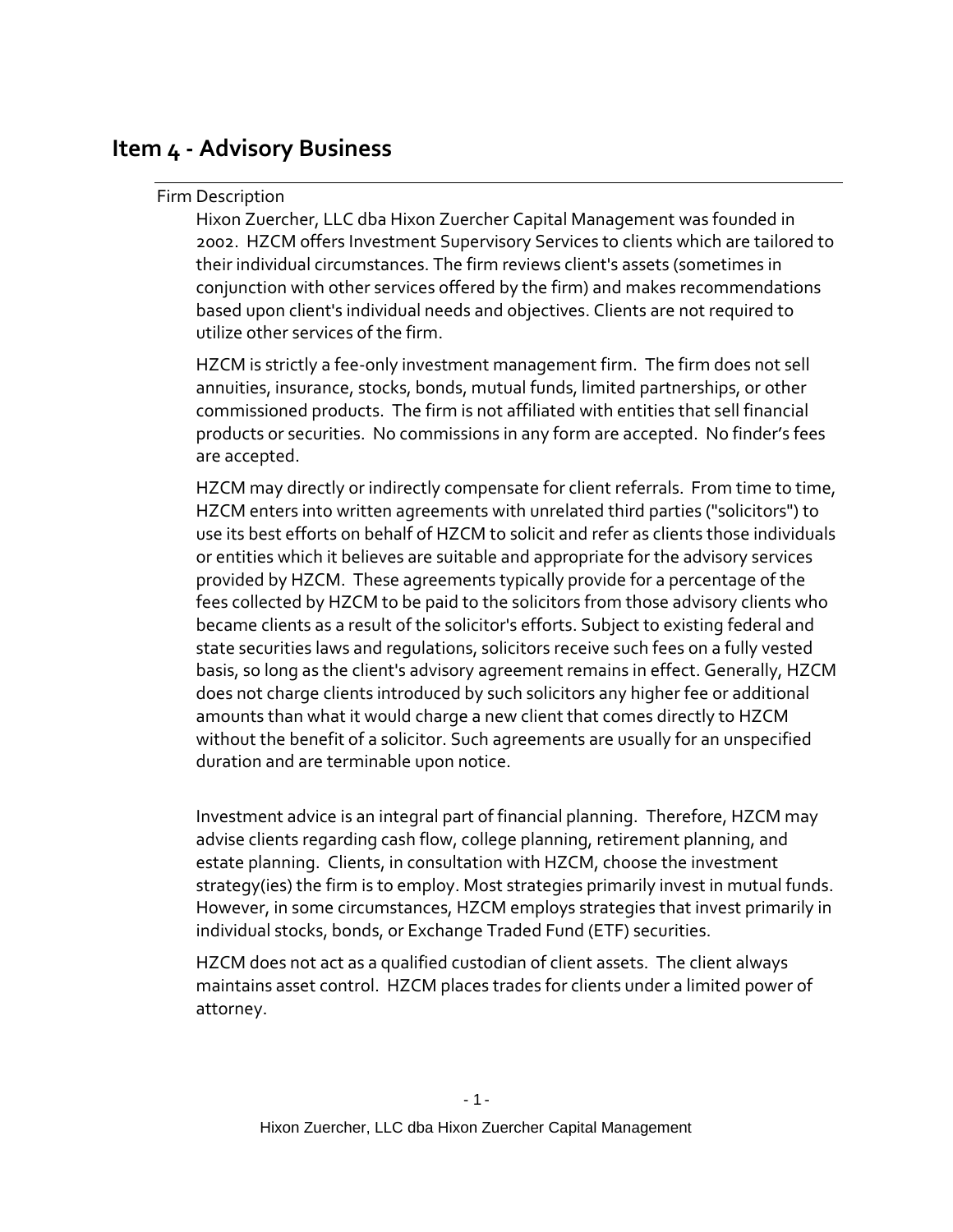Other professionals (e.g., lawyers, accountants, insurance agents, etc.) are engaged directly by the client on an as-needed basis. Conflicts of interest will be disclosed to the client in the unlikely event they should occur.

The initial meeting, which may be by telephone, is free of charge and is considered an exploratory interview to determine the extent to which our services may be beneficial to the client.

#### <span id="page-6-0"></span>Principal Owners

Adam C. Zuercher and Anthony J. Hixon are members of Hixon Zuercher, LLC dba Hixon Zuercher Capital Management.

#### <span id="page-6-1"></span>Types of Advisory Services

Hixon Zuercher, LLC dba Hixon Zuercher Capital Management provides investment supervisory services, also known as asset management services; furnishes investment advice through consultations; issues special reports about securities; and issues, charts, graphs, formulas, or other devices which clients may use to evaluate securities.

On an occasional basis, HZCM furnishes advice to clients on matters not involving securities, such as financial planning matters.

As of 12/31/2021, HZCM manages approximately \$287.43 Million in assets on a discretionary basis and \$12.28 Million on a non-discretionary basis.

#### <span id="page-6-2"></span>Tailored Relationships

The goals and objectives for each client are documented in our client relationship management system. In addition to an exploratory discussion of a client's investment goals and objectives a risk tolerance questionnaire is completed by the client that helps us choose the investment strategy that best reflects the stated goals and objectives. Clients may impose restrictions on investing in certain securities or types of securities.

#### <span id="page-6-3"></span>Types of Agreements

The following agreements define the typical client relationships.

#### <span id="page-6-4"></span>Financial Planning Agreement

A financial plan is designed to help the client with all aspects of financial planning without ongoing investment management after the financial plan is completed.

The financial plan may include, but is not limited to: a net worth statement; a cash flow statement; a review of investment accounts, including reviewing asset allocation and providing repositioning recommendations; a review of retirement accounts and plans including recommendations; a review of insurance policies and recommendations for changes, if necessary; one or more retirement scenarios;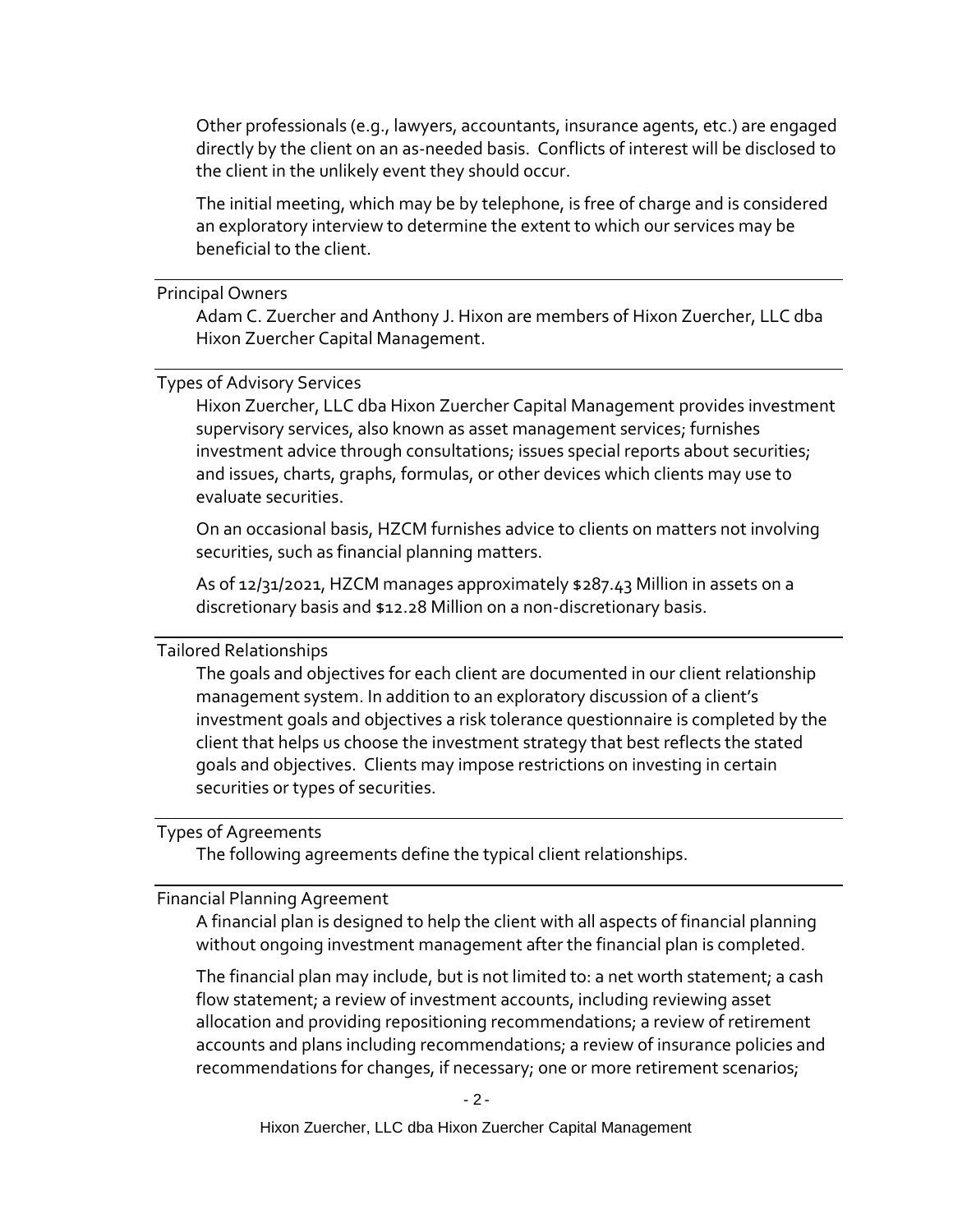estate planning review and recommendations; and education planning with funding recommendations.

Detailed investment advice and specific recommendations are provided as part of a financial plan. Implementation of the recommendations is at the discretion of the client.

The fee for a financial plan is hourly, and may be in addition to the Investment Management Fee, unless otherwise agreed upon.

<span id="page-7-0"></span>Investment Advisory Agreement

Most clients choose to have HZCM manage their assets in order to obtain ongoing in-depth advice and life planning. Client's financial affairs are reviewed, often including those of their children. Realistic and measurable goals are set and objectives to reach those goals are defined. As goals and objectives change over time, suggestions are made and implemented on an ongoing basis.

The scope of work and fee for an Investment Advisory Agreement is provided to the client in writing prior to the start of the relationship.

Although the Investment Advisory Agreement is an ongoing agreement, the length of service to the client is at the client's discretion. The client or the investment manager may terminate an Agreement by written notice to the other party. At termination, fees will be billed on a pro rata basis for the portion of the quarter completed. The portfolio value at the completion of the prior full billing quarter is used as the basis for the fee computation, adjusted for the number of days during the billing quarter prior to termination.

<span id="page-7-1"></span>Retainer Agreement

In some circumstances, a *Retainer Agreement* is executed in lieu of an *Investment Advisory Agreement* when it is more appropriate to work on a fixed-fee basis. The annual fee for a *Retainer Agreement* is determined by the amount of work involved in the project*.*

<span id="page-7-2"></span>Hourly Planning Engagements

HZCM provides hourly planning services for clients who need advice on a limited scope of work. The hourly rate for limited scope engagements is \$150.

<span id="page-7-3"></span>Asset Management

Assets are invested primarily in no-load mutual funds, stocks and exchange-traded funds, usually through discount brokers or fund companies. Fund companies charge each fund shareholder an investment management fee that is disclosed in the fund prospectus. Discount brokerages may charge a transaction fee for the purchase of some funds.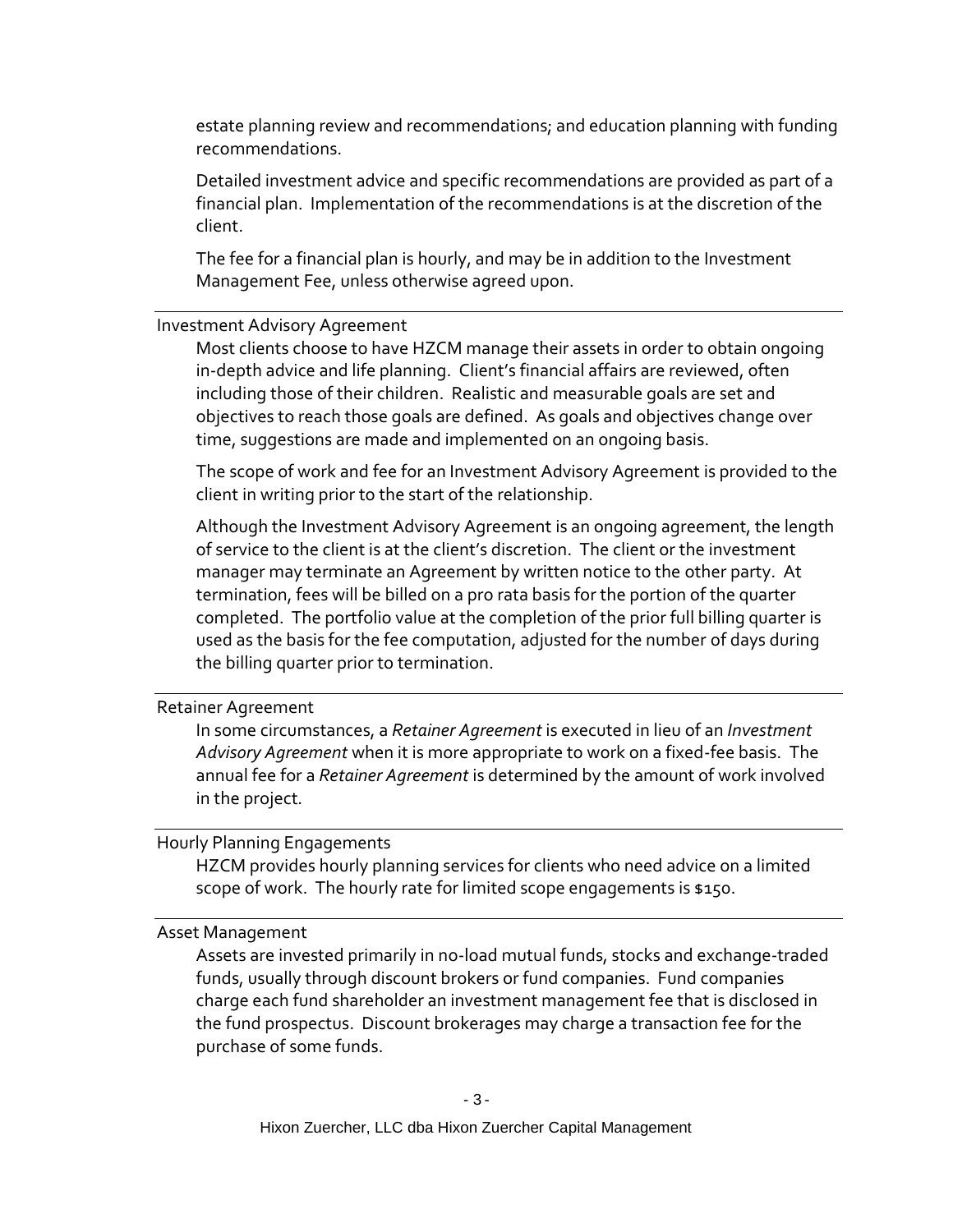Stocks and bonds may be purchased or sold through a brokerage account when appropriate. The brokerage firm charges a fee for stock and bond trades. HZCM does not receive any compensation, in any form, from fund companies.

Investments may also include: equities (stocks), warrants, corporate debt securities, commercial paper, certificates of deposit, municipal securities, investment company securities (mutual funds shares), U. S. government securities, options contracts, futures contracts, and interests in partnerships.

Initial public offerings (IPOs) are not available through HZCM.

#### <span id="page-8-0"></span>Termination of Agreement

A Client may terminate any of the aforementioned agreements at any time by notifying HZCM in writing and paying the rate for the time spent on the investment advisory engagement prior to notification of termination. If the client made an advance payment, HZCM will refund any unearned portion of the advance payment.

HZCM may terminate any of the aforementioned agreements at any time by notifying the client in writing. If the client made an advance payment, HZCM will refund any unearned portion of the advance payment.

### <span id="page-8-2"></span><span id="page-8-1"></span>**Item 5 - Fees and Compensation**

#### Description

HZCM bases its fees on a percentage of assets under management and hourly charges.

Some *Retainer Agreements* may be priced based on the complexity of work, especially when asset management is not the most significant part of the relationship.

While fees are negotiable, HZCM has adopted the following fee schedules for new clients.

#### Standard Fee Schedule

This fee schedule applies to those client accounts where HZCM has investment authority over the assets, including, but not limited to, Brokerage accounts, Trust accounts, Individual Retirement Accounts or any accounts where HZCM has delegated investment responsibility, but still has the responsibility for oversight.

1.50% of the first \$500,000 1.25% of the next \$500,000 1.00% of the next \$500,000 0.75% of the next \$500,000 0.50% on all amounts thereafter

- 4 -

Hixon Zuercher, LLC dba Hixon Zuercher Capital Management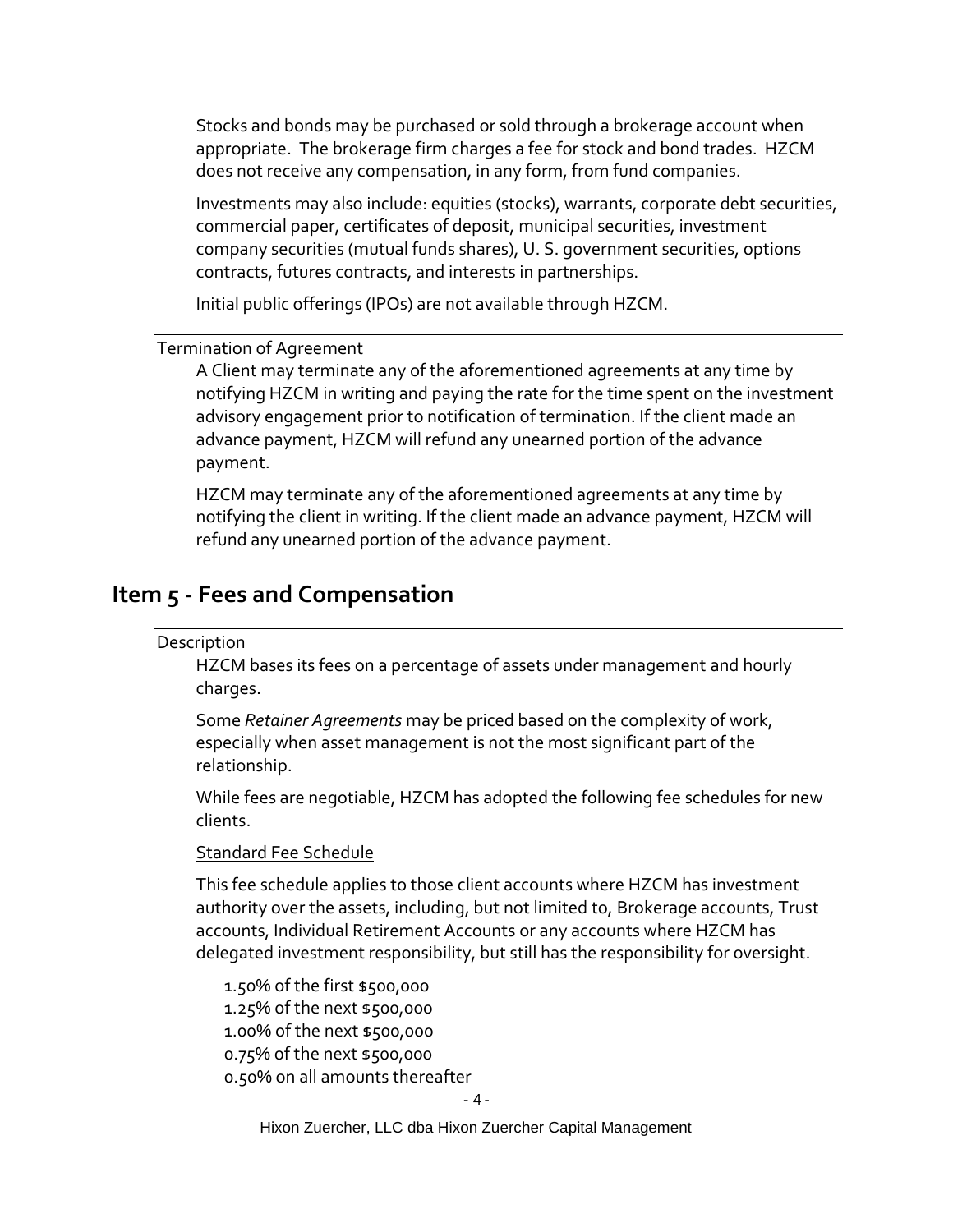#### 529 Plan Fee Schedule

This fee schedule applies to those client accounts where HZCM has investment authority over the assets of 529 Plans held with American Funds.

0.50% flat fee on all assets

#### Institutional Fee Schedule

This fee schedule applies to those client accounts where HZCM has investment authority over the assets, either whole or part, of an Institutional investor. Institutional investors include, but are not limited to, banks, insurance companies, pensions, hedge funds, REITs, investment advisors, endowments and mutual funds.

0.50% of the first \$10 million

0.30% on all amounts thereafter

Unless waived, clients utilizing the Institutional Fee Schedule pay a minimum fee of \$5,000.

#### Trust Service Fee Schedule

This fee schedule applies to those clients where associated persons of HZCM act as Trustee.

1.45% of the first \$1 million 1.15% of the next \$2 million 0.90% of the next \$2 million 0.70% on all amounts thereafter

Unless waived, clients utilizing the Trust Service Fee Schedule pay a minimum fee of \$5,000.

#### <span id="page-9-0"></span>Fee Billing

Investment management fees are billed quarterly, in advance, meaning that we invoice you before the three-month billing period has begun. Payment in full is expected upon invoice presentation. Fees are usually deducted from a designated client account to facilitate billing. The client must consent in advance to direct debiting of their investment account.

Investment management fees for 529 accounts are withdrawn directly by the custodian from the client's account with the client's written authorization. Fees are billed quarterly, in arrears.

#### <span id="page-9-1"></span>Other Fees

Custodians may charge transaction fees on purchases or sales of certain mutual funds and exchange-traded funds. These transaction charges are usually small and incidental to the purchase or sale of a security. The selection of the security is more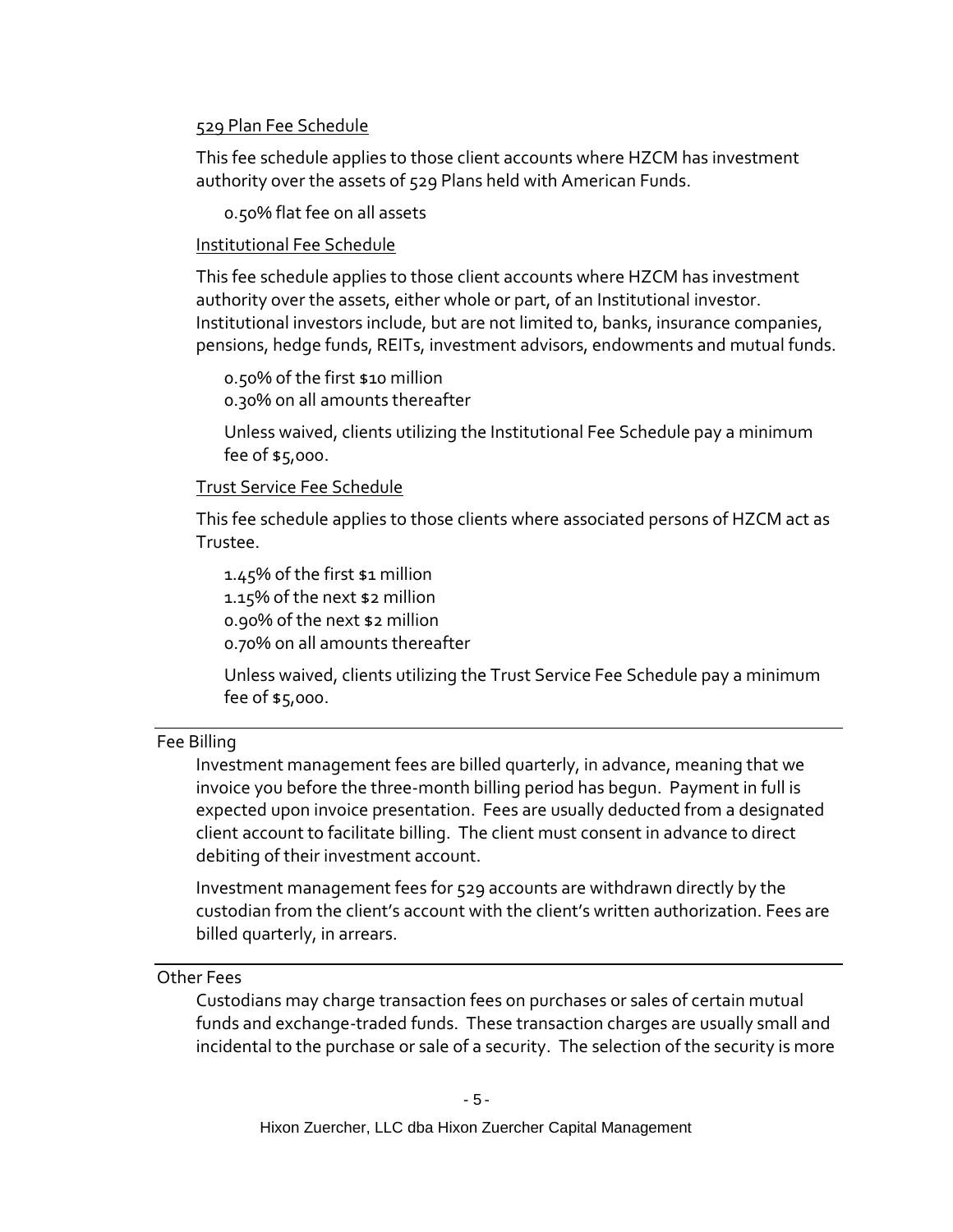important than the nominal fee that the custodian charges to buy or sell the security.

HZCM, in its sole discretion, may charge a lesser investment advisory fee based upon certain criteria (e.g., historical relationship, type of assets, anticipated future earning capacity, anticipated future additional assets, dollar amounts of assets to be managed, related accounts, account composition, negotiations with clients, etc.).

<span id="page-10-0"></span>Expense Ratios

Mutual funds generally charge a management fee for their services as investment managers. The management fee is called an expense ratio. For example, an expense ratio of 0.50 means that the mutual fund company charges 0.5% for their services. These fees are in addition to the fees paid by you to HZCM.

Performance figures quoted by mutual fund companies in various publications are after their fees have been deducted.

<span id="page-10-1"></span>Past Due Accounts and Termination of Agreement

HZCM reserves the right to stop work on any account that is more than 60 days overdue. In addition, HZCM reserves the right to terminate any financial planning engagement where a client has willfully concealed or has refused to provide pertinent information about financial situations when necessary and appropriate, in HZCM's judgment, to providing proper financial advice. Any unused portion of fees collected in advance will be refunded within 30 days.

### <span id="page-10-3"></span><span id="page-10-2"></span>**Item 6 - Performance-Based Fees**

Sharing of Capital Gains

Fees are not based on a share of the capital gains or capital appreciation of managed securities.

HZCM does not use a performance-based fee structure.

# <span id="page-10-5"></span><span id="page-10-4"></span>**Item 7 - Types of Clients**

Description

HZCM generally provides investment advice to individuals, investment companies, pension and profit sharing plans, trusts, estates, charitable organizations, corporations or business entities.

Client relationships vary in scope and length of service.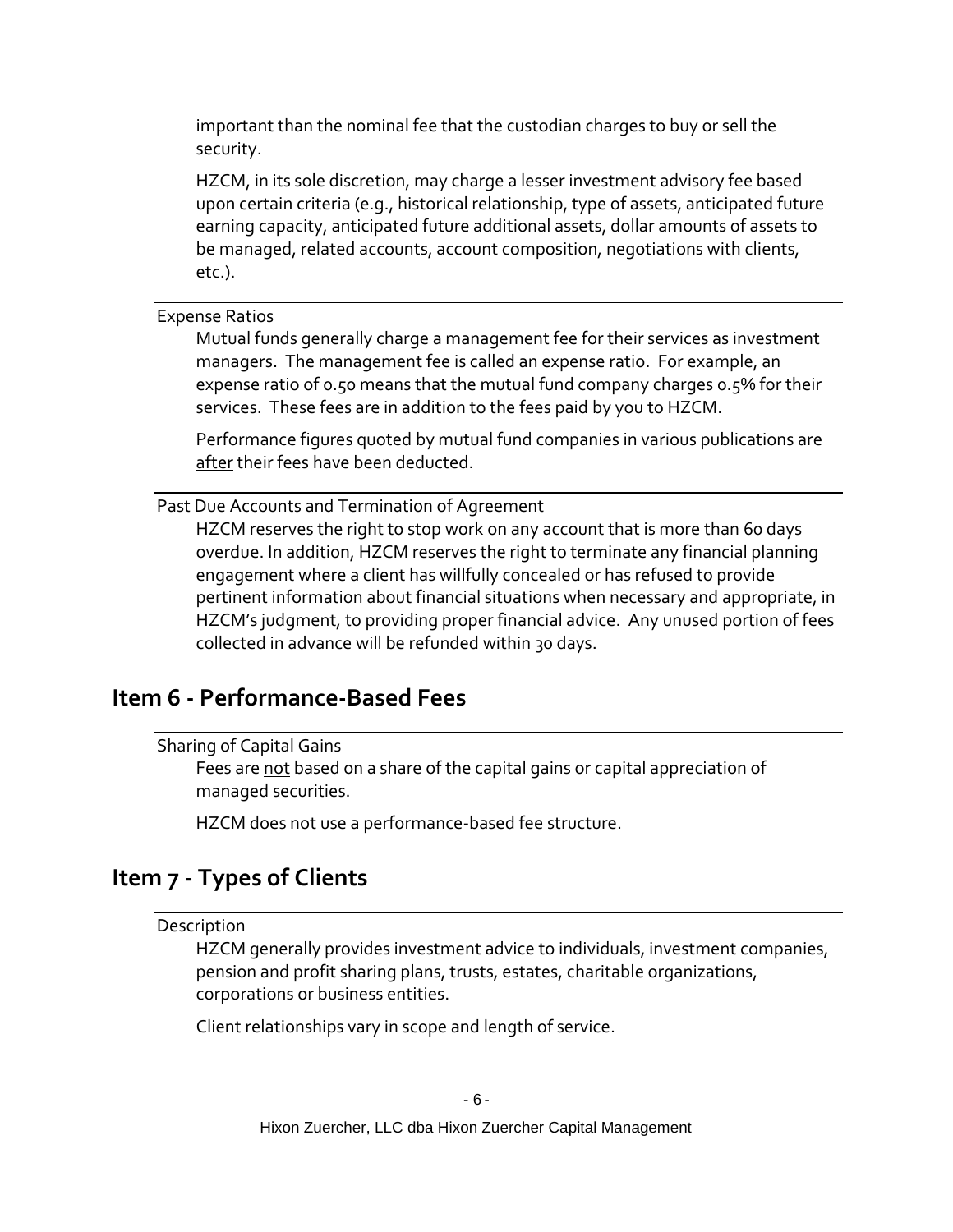<span id="page-11-0"></span>Account Minimums

Beginning in May of 2007, HZCM implemented a minimum investable asset level of \$100,000 before being considered as a new client. On March 1, 2013, the minimum increased to \$250,000 for our Global Allocation Strategies and remained \$250,000 for inclusion to our Stock and ETF Portfolios. On August 1, 2014, HZCM implemented a minimum investable asset level of \$500,000 before being considered as a new client. HZCM reserves the right to waive that minimum on a case by case basis.

The minimum account size of \$250,000 of assets under management equates to an annual fee of \$3,750. When an account falls below \$250,000 in value, no minimum annual fee is charged.

HZCM has the discretion to waive the account minimum. Accounts of less than \$250,000 may be set up when the client and the advisor anticipate the client will add additional funds to the accounts bringing the total to \$250,000 within a reasonable time. Other exceptions will apply to employees of HZCM and their relatives, or relatives of existing clients, or at the firm's discretion.

Clients with assets below the minimum account size may pay a higher percentage rate on their annual fees than the fees paid by clients with greater assets under management.

# <span id="page-11-1"></span>**Item 8 - Methods of Analysis, Investment Strategies and Risk of Loss**

<span id="page-11-2"></span>Methods of Analysis

Security analysis methods may include charting, fundamental analysis, technical analysis, and cyclical analysis.

The main sources of information include financial newspapers and magazines, inspections of corporate activities, research materials prepared by others, corporate rating services, timing services, annual reports, prospectuses, filings with the Securities and Exchange Commission, and company press releases.

Other sources of information that HZCM may use include Morningstar, Fidelity, Advisor Intelligence, and the World Wide Web.

<span id="page-11-3"></span>Investment Strategies

Strategies that primarily invest in mutual funds seek either portfolio growth, portfolio income or a combination of portfolio growth and income. Within the context of these objectives (growth, income or a combination thereof), client may select an asset allocation strategy that focuses on the issue of market risk. It is expected that the great majority of the firm's clients will employ this strategy which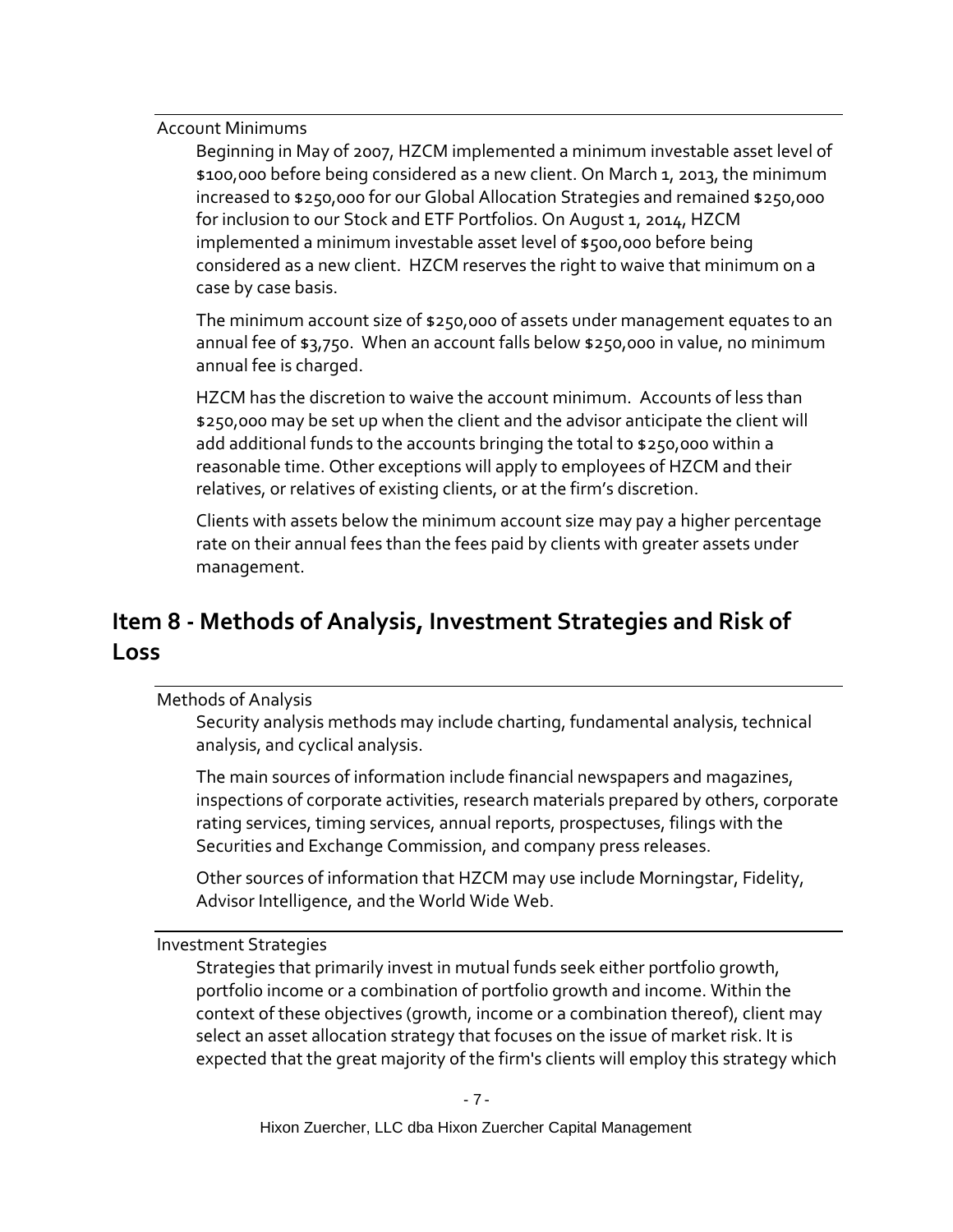will from time to time seek to reduce the market risk associated with equity and fixed income investments by reducing or eliminating certain investment positions in mutual funds or separate accounts that primarily invest in equity, debt, or ETF securities. This strategy may be considered by some to be a market timing strategy.

Other strategies may include long-term purchases, short-term purchases, trading, short sales, margin transactions, and option writing (including covered options, uncovered options or spreading strategies).

#### <span id="page-12-0"></span>Risk of Loss

All investment programs have certain risks that are borne by the investor. Our investment approach constantly keeps the risk of loss in mind. Investors face the following investment risks:

- Interest-rate Risk: Fluctuations in interest rates may cause investment prices to fluctuate. For example, when interest rates rise, yields on existing bonds become less attractive, causing their market values to decline.
- Market Risk: The price of a security, bond, or mutual fund may drop in reaction to tangible and intangible events and conditions. This type of risk is caused by external factors independent of a security's particular underlying circumstances. For example, political, economic and social conditions may trigger market events.
- Inflation Risk: When any type of inflation is present, a dollar today will not buy as much as a dollar next year, because purchasing power is eroding at the rate of inflation.
- Currency Risk: Overseas investments are subject to fluctuations in the value of the dollar against the currency of the investment's originating country. This is also referred to as exchange rate risk.
- Reinvestment Risk: This is the risk that future proceeds from investments may have to be reinvested at a potentially lower rate of return (i.e. interest rate). This primarily relates to fixed income securities.
- Business Risk: These risks are associated with a particular industry or a particular company within an industry. For example, oil-drilling companies depend on finding oil and then refining it, a lengthy process, before they can generate a profit. They carry a higher risk of profitability than an electric company, which generates its income from a steady stream of customers who buy electricity no matter what the economic environment is like.
- Liquidity Risk: Liquidity is the ability to readily convert an investment into cash. Generally, assets are more liquid if many traders are interested in a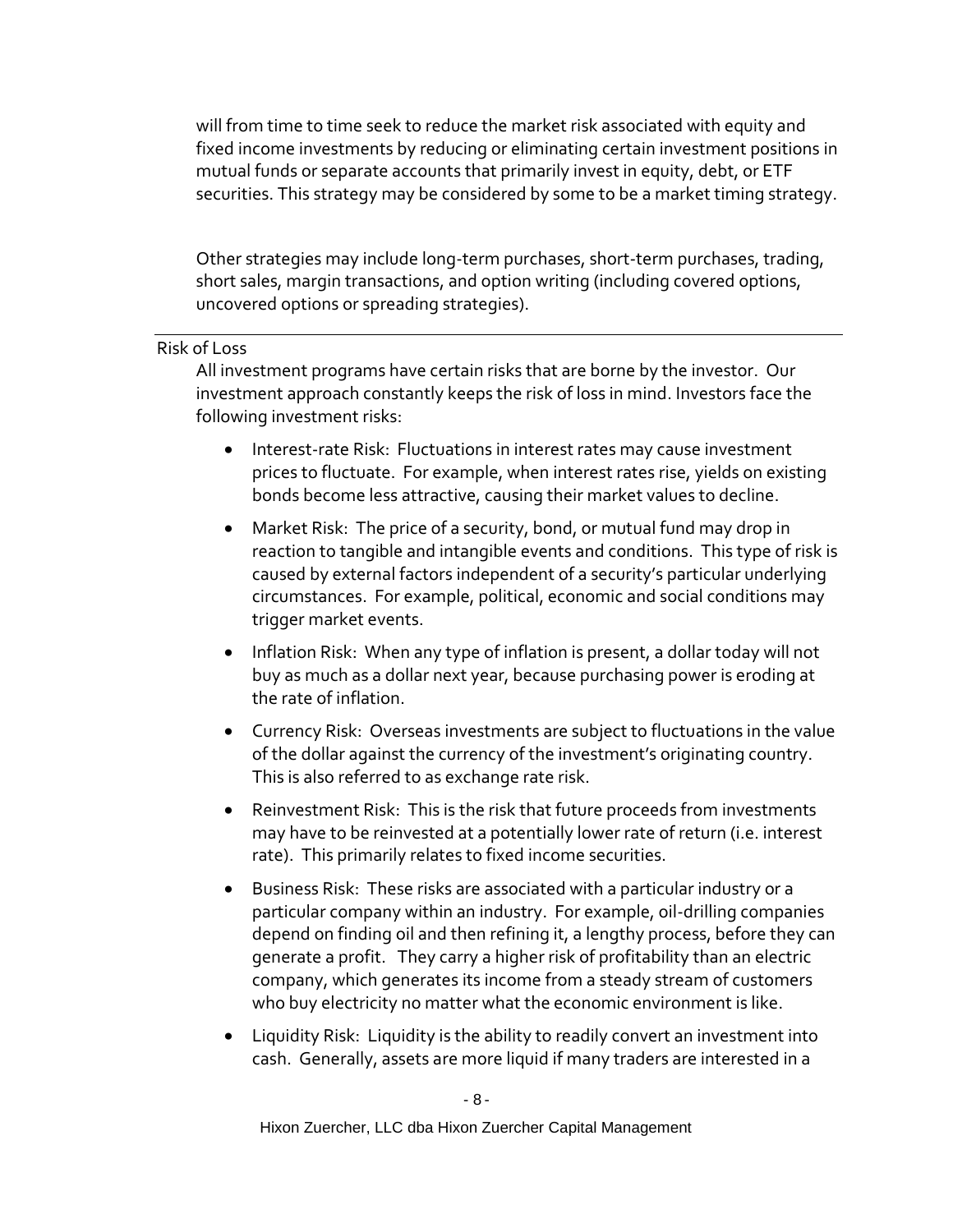standardized product. For example, Treasury Bills are highly liquid, while real estate properties are not.

• Financial Risk: Excessive borrowing to finance a business' operations increases the risk of profitability, because the company must meet the terms of its obligations in good times and bad. During periods of financial stress, the inability to meet loan obligations may result in bankruptcy and/or a declining market value.

### <span id="page-13-1"></span><span id="page-13-0"></span>**Item 9 - Disciplinary Information**

#### Legal and Disciplinary

The firm and its employees have not been involved in legal or disciplinary events related to past or present investment clients.

## <span id="page-13-3"></span><span id="page-13-2"></span>**Item 10 - Other Financial Industry Activities and Affiliations**

#### Financial Industry Activities

HZCM is not registered as a securities broker-dealer, or a futures commission merchant, commodity pool operator or commodity trading advisor.

#### <span id="page-13-4"></span>Affiliations

HZCM has no arrangements that are material to its advisory or its clients with a related person who is a broker-dealer, investment company, other investment advisor, financial planning firm, commodity pool operator, commodity trading adviser or futures commission merchant, banking or thrift institution, accounting firm, law firm, insurance company or agency, pension consultant, real estate broker or dealer, or an entity that creates or packages limited partnerships.

# <span id="page-13-5"></span>**Item 11 - Code of Ethics, Participation or Interest in Client Transactions and Personal Trading**

#### <span id="page-13-6"></span>Code of Ethics

The employees of HZCM have committed to a Code of Ethics that is available for review by clients and prospective clients upon request. The firm will provide a copy of the Code of Ethics to any client or prospective client upon request.

#### <span id="page-13-7"></span>Participation or Interest in Client Transactions

HZCM and its employees may buy or sell securities that are also held by clients. Employees may not trade their own securities ahead of client trades. Employees comply with the provisions of the HZCM *Compliance Manual*.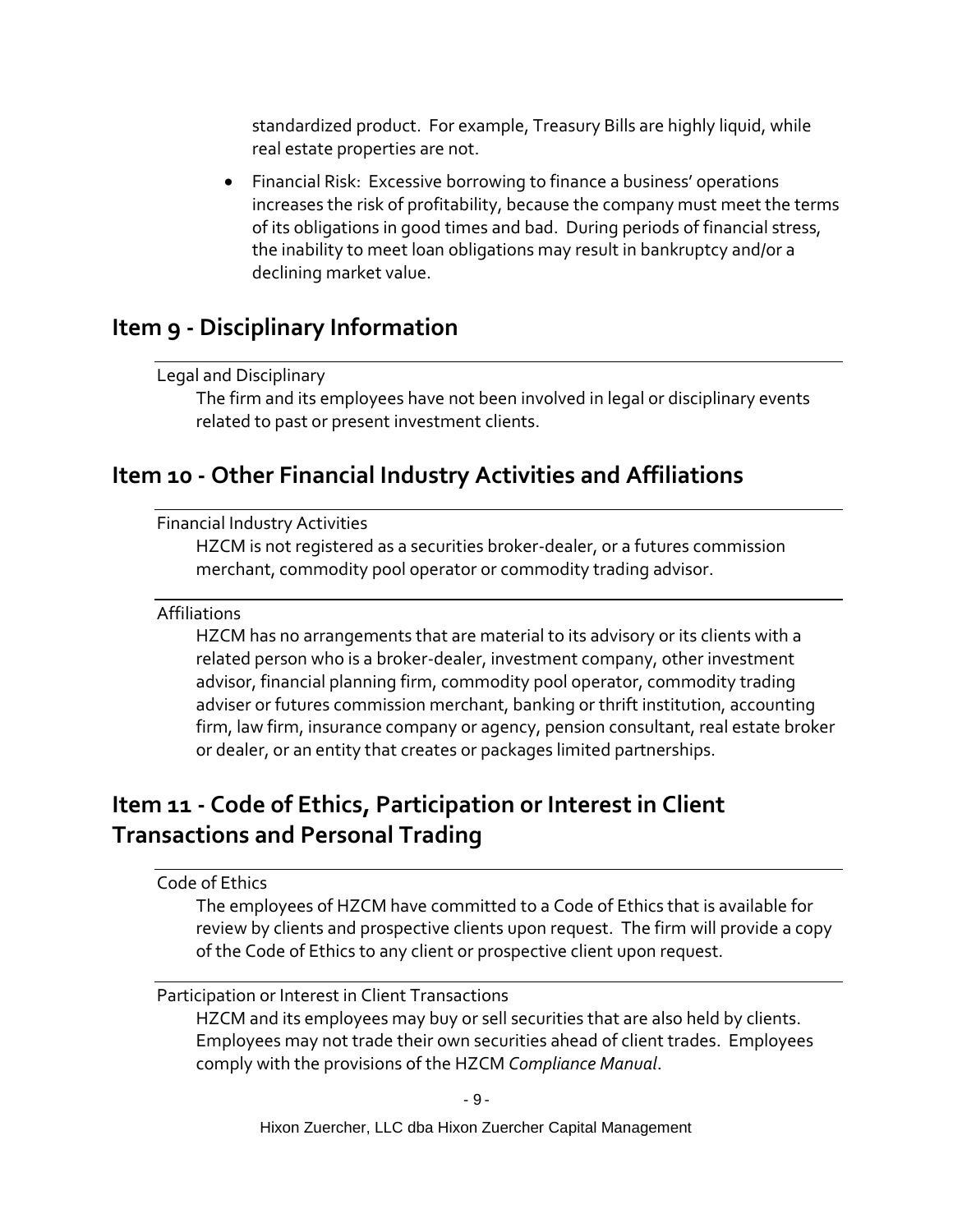#### <span id="page-14-0"></span>Personal Trading

The Chief Compliance Officer of HZCM is Joshua W. Robb. For accounts under management at HZCM, he reviews all employee trades each day. For accounts held outside our management, employees are required to submit a monthly statement which is reviewed by Joshua W. Robb. His trades are reviewed by Anthony J. Hixon. The personal trading reviews ensure that the personal trading of employees does not affect the markets, and that clients of the firm receive preferential treatment. Since most employee trades are small mutual fund trades, stock or exchangetraded fund trades, the trades do not affect the securities markets.

## <span id="page-14-2"></span><span id="page-14-1"></span>**Item 12 - Brokerage Practices**

#### Selecting Brokerage Firms

HZCM has an arrangement with National Financial Services LLC and Fidelity Brokerage Services LLC (collectively, and together with all affiliates, "Fidelity") through which Fidelity provides HZCM with "institutional platform services." The institutional platform services include, among others, brokerage, custody, and other related services. Fidelity's institutional platform services that assist HZCM in managing and administering clients' accounts include software and other technology that (i) provide access to client account data (such as trade confirmations and account statements); (ii) facilitate trade execution and allocate aggregated trade orders for multiple client accounts; (iii) provide research, pricing and other market data; (iv) facilitate payment of fees from its clients' accounts; and (v) assist with back-office functions, recordkeeping and client reporting.

Fidelity also offers other services intended to help HZCM manage and further develop its advisory practice. Such services include, but are not limited to, performance reporting, financial planning, contact management systems, third party research, publications, access to educational conferences, roundtables and webinars, practice management resources, access to consultants and other third party service providers who provide a wide array of business related services and technology with whom HZCM may contract directly.

HZCM is independently operated and owned and is not affiliated with Fidelity.

Fidelity generally does not charge its advisor clients separately for custody services but is compensated by account holders through commissions and other transaction-related or asset-based fees for securities trades that are executed through Fidelity or that settle into Fidelity accounts (i.e., transactions fees are charged for certain no-load mutual funds, commissions are charged for individual equity and debt securities transactions). Fidelity provides access to many no-load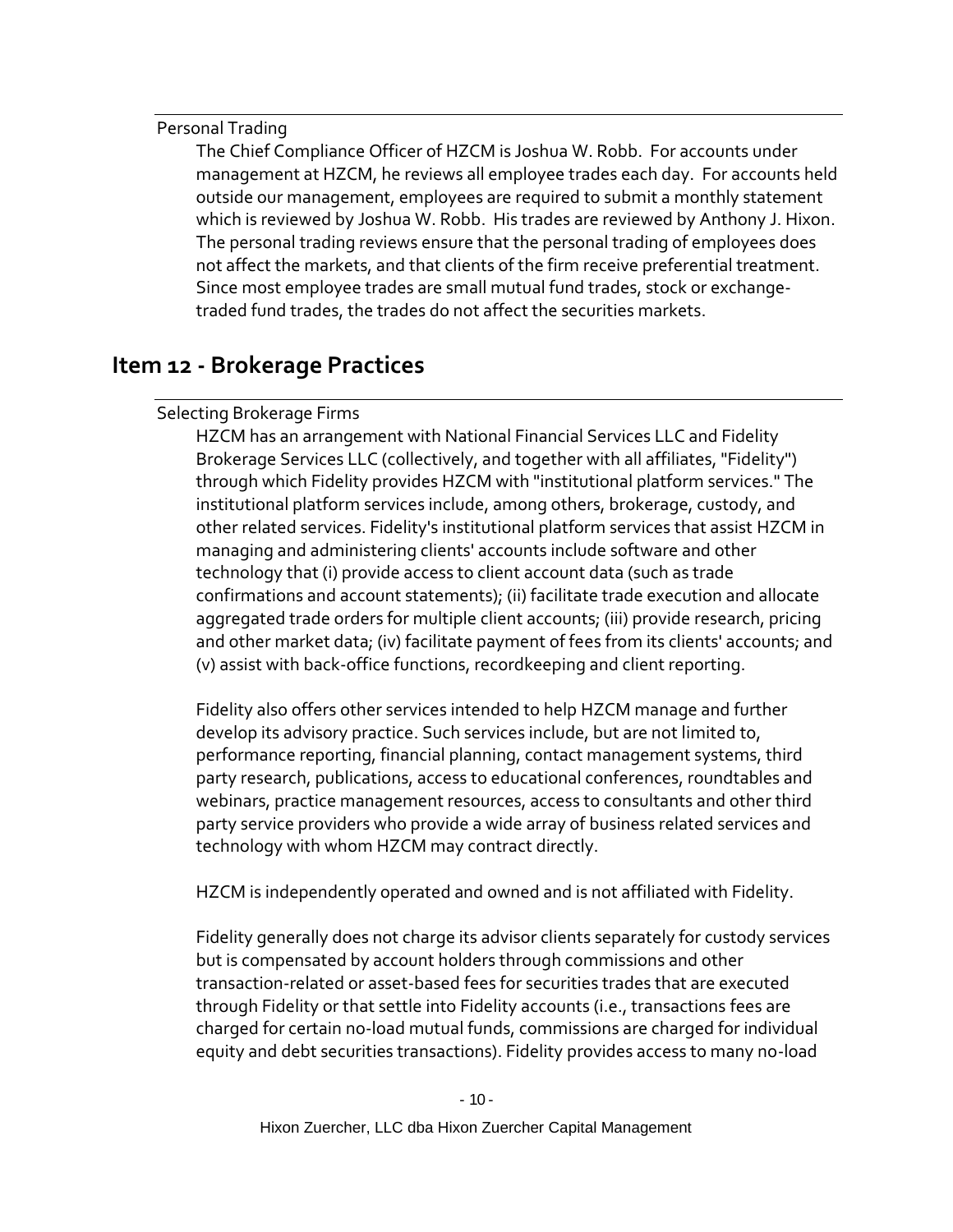mutual funds without transaction charges and other no-load funds at nominal transaction charges.

Similar arrangements are held with American Funds.

#### <span id="page-15-0"></span>Best Execution

HZCM reviews the execution of trades at each custodian each year. The review is documented in the HZCM *Compliance Manual*. Trading fees charged by the custodians is also reviewed on a quarterly basis. HZCM does not receive any portion of the trading fees.

#### <span id="page-15-1"></span>Soft Dollars

Fidelity is providing HZCM with certain brokerage and research products and services that qualify as "brokerage or research services" under Section 28(e) of the Securities Exchange Act of 1934 ("Exchange Act").

#### <span id="page-15-2"></span>Order Aggregation

Most trades are mutual funds where trade aggregation does not garner any client benefit. In most cases, individual equities and ETFs are aggregated (known as a "Block Trade") to receive one price for all clients that are buying or selling the security.

### <span id="page-15-4"></span><span id="page-15-3"></span>**Item 13 - Review of Accounts**

#### Periodic Reviews

Account reviews are performed quarterly by advisors Jessica A. Hinks, Anthony J. Hixon, Joshua W. Robb and Adam C. Zuercher. Account reviews are performed more frequently when market conditions dictate.

#### <span id="page-15-5"></span>Review Triggers

Other conditions that may trigger a review are changes in the tax laws, new investment information, and changes in a client's own situation.

#### <span id="page-15-6"></span>Regular Reports

Account reviewers are members of the firm's Investment Committee. They are instructed to consider the client's current security positions and the likelihood that the performance of each security will contribute to the investment objectives of the client.

Clients receive periodic communications on at least a quarterly basis. *Investment Advisory Agreement* clients, receive written quarterly updates. The written updates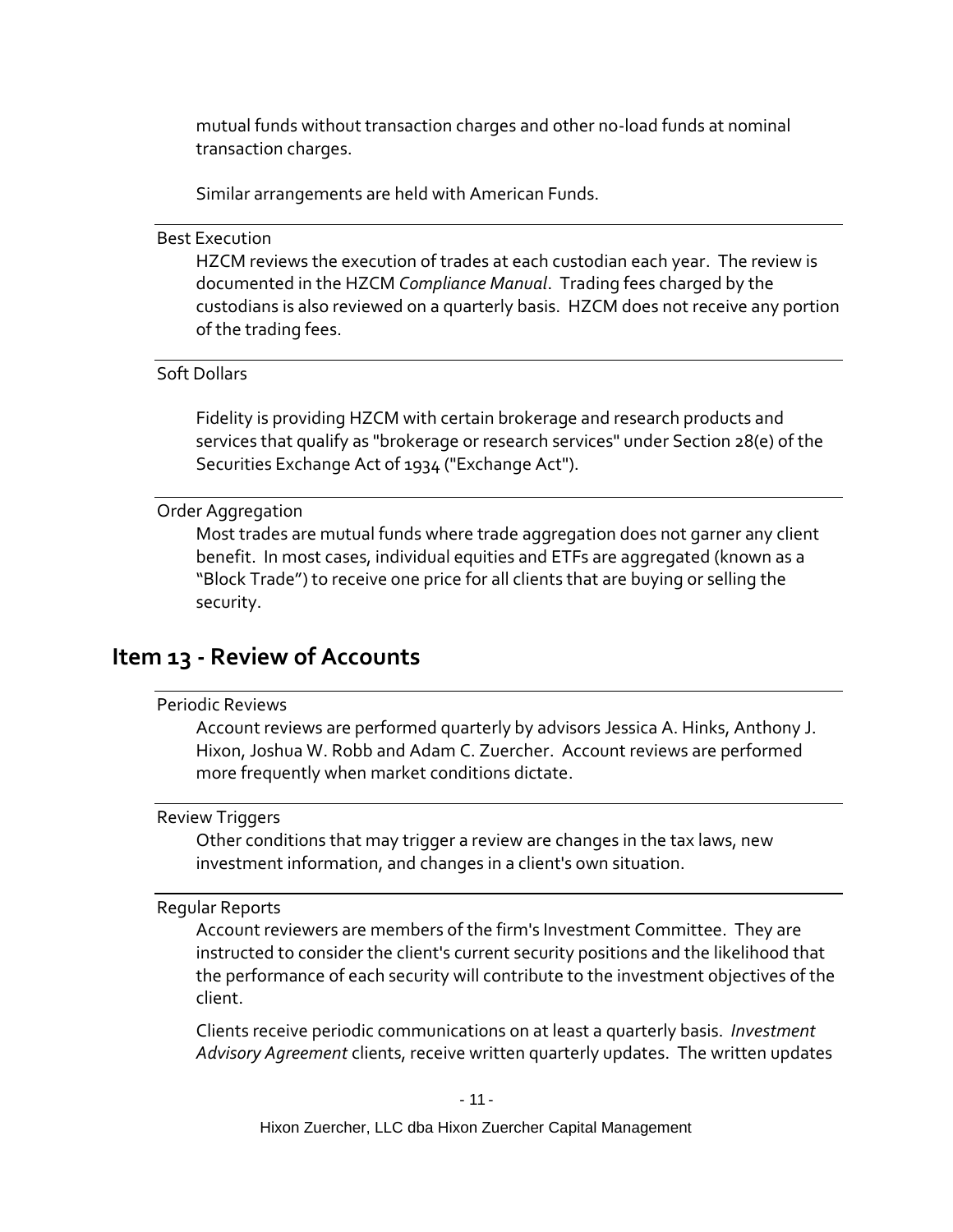may include a portfolio appraisal, performance report, *Insights* newsletter, and a Portfolio Update.

# <span id="page-16-1"></span><span id="page-16-0"></span>**Item 14 - Client Referrals and Other Compensation**

#### Incoming Referrals

HZCM has been fortunate to receive many client referrals over the years. The referrals came from current clients, estate planning attorneys, accountants, employees, personal friends of employees and other similar sources. Unless there is a signed Solicitor's Agreement, the firm does not compensate referring parties for these referrals.

#### <span id="page-16-2"></span>Referrals Out

HZCM does not accept referral fees or any form of remuneration from other professionals when a prospect or client is referred to them.

#### <span id="page-16-3"></span>Other Compensation

HZCM does not accept any other form of compensation.

# <span id="page-16-5"></span><span id="page-16-4"></span>**Item 15 - Custody**

#### Account Statements

All assets are held at qualified custodians, which means the custodians provide account statements directly to clients at their address of record at least quarterly.

#### <span id="page-16-6"></span>Performance Reports

Clients are urged to compare the account statements received directly from their custodians to the performance report statements provided by HZCM.

### <span id="page-16-7"></span>Standing Letters of Authorization

HZCM does maintain a standing letter of authorization (SLOA) where the funds or securities are being sent to a third party, and the following conditions are met:

- a) The client provides an instruction to the qualified custodian, in writing, that includes the client's signature, the third party's name, and either the third party's address or the third party's account number at a custodian to which the transfer should be directed.
- b) The client authorizes HZCM, in writing, either on the qualified custodian's form or separately, to direct transfers to the third party either on a specified schedule or from time to time.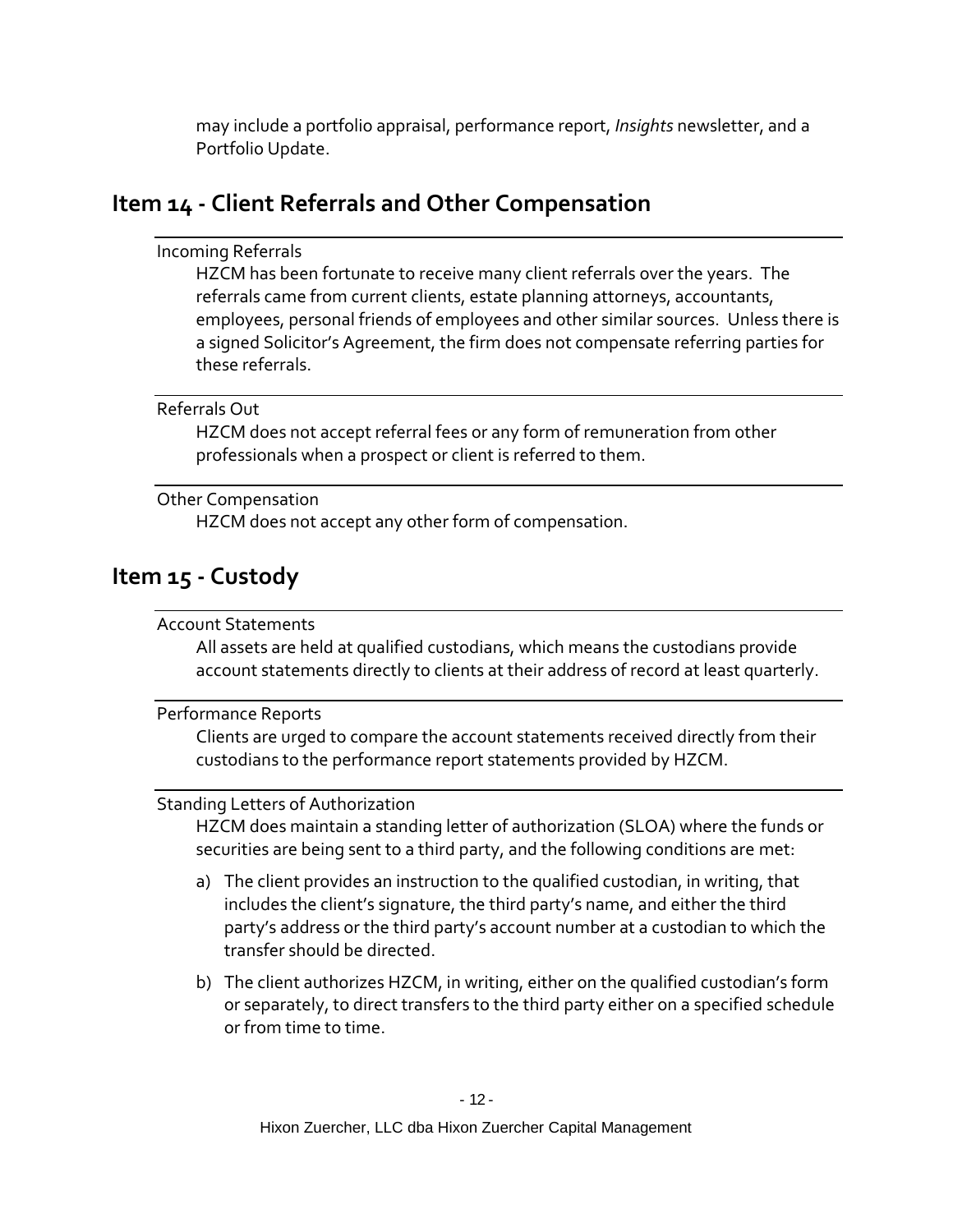- c) The client's qualified custodian performs appropriate verification of the instruction, such as a signature review or other method to verify the client's authorization and provides a transfer of funds notice to the client promptly after each transfer.
- d) The client has the ability to terminate or change the instruction to the client's qualified custodian.
- e) HZCM has no authority or ability to designate or change the identity of the third party, the address, or any other information about the third party contained in the client's instruction.
- f) The client's qualified custodian sends the client, in writing, an initial notice confirming the instruction and an annual notice reconfirming the instruction.
- g) HZCM maintains records showing that the third party is not a related party of HZCM or located at the same address as HZCM.

#### <span id="page-17-0"></span>Custody Due to Trustee Services

HZCM undergoes an annual surprise examination by an independent public accountant to verify client funds and securities for account(s) over which Mr. Adam C. Zuercher and Mr. Richard P. Zunkiewicz, acts as trustee and has custody.

### <span id="page-17-2"></span><span id="page-17-1"></span>**Item 16 - Investment Discretion**

#### Discretionary Authority for Trading

HZCM accepts discretionary authority to manage securities accounts on behalf of clients. HZCM has the authority to determine, without obtaining specific client consent, the securities to be bought or sold, and the amount of the securities to be bought or sold.

The client approves the custodian to be used and the commission rates paid to the custodian. HZCM does not receive any portion of the transaction fees or commissions paid by the client to the custodian on certain trades.

Discretionary trading authority facilitates placing trades in your accounts on your behalf so that we may promptly implement the investment strategy that you have approved.

<span id="page-17-3"></span>Limited Power of Attorney

A limited power of attorney is a trading authorization for this purpose. You sign a limited power of attorney so that we may execute the trades that you have approved.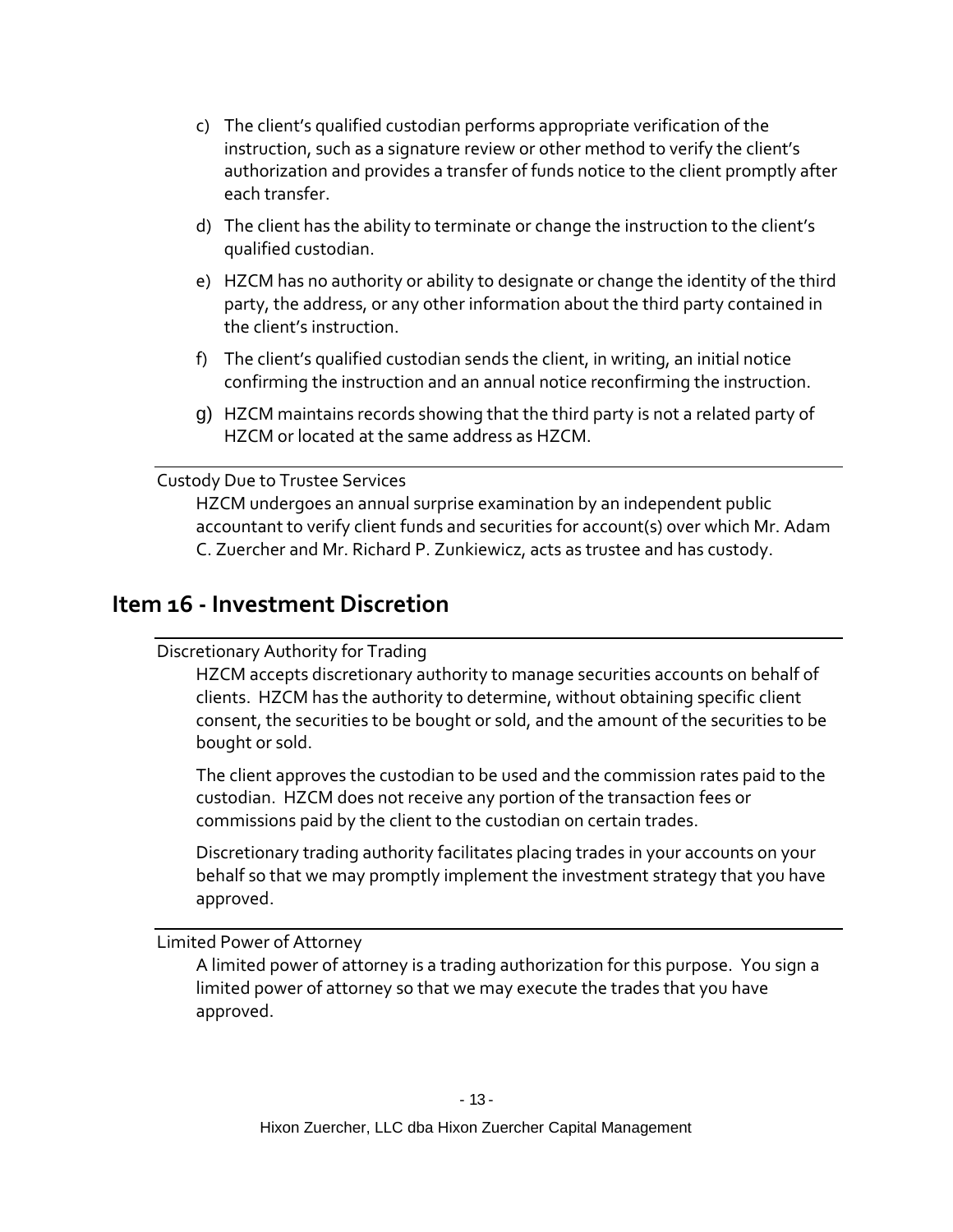### <span id="page-18-1"></span><span id="page-18-0"></span>**Item 17 - Voting Client Securities**

#### Proxy Votes

HZCM does not vote proxies on securities. Clients are expected to vote their own proxies.

When assistance on voting proxies is requested, HZCM will provide recommendations to the Client. If a conflict of interest exists, it will be disclosed to the Client.

# <span id="page-18-3"></span><span id="page-18-2"></span>**Item 18 - Financial Information**

#### Financial Condition

HZCM does not have any financial impairment that will preclude the firm from meeting contractual commitments to clients.

A balance sheet is not required to be provided because HZCM does not serve as a custodian for client funds or securities, and does not require prepayment of fees of more than \$1,200 per client, and six months or more in advance.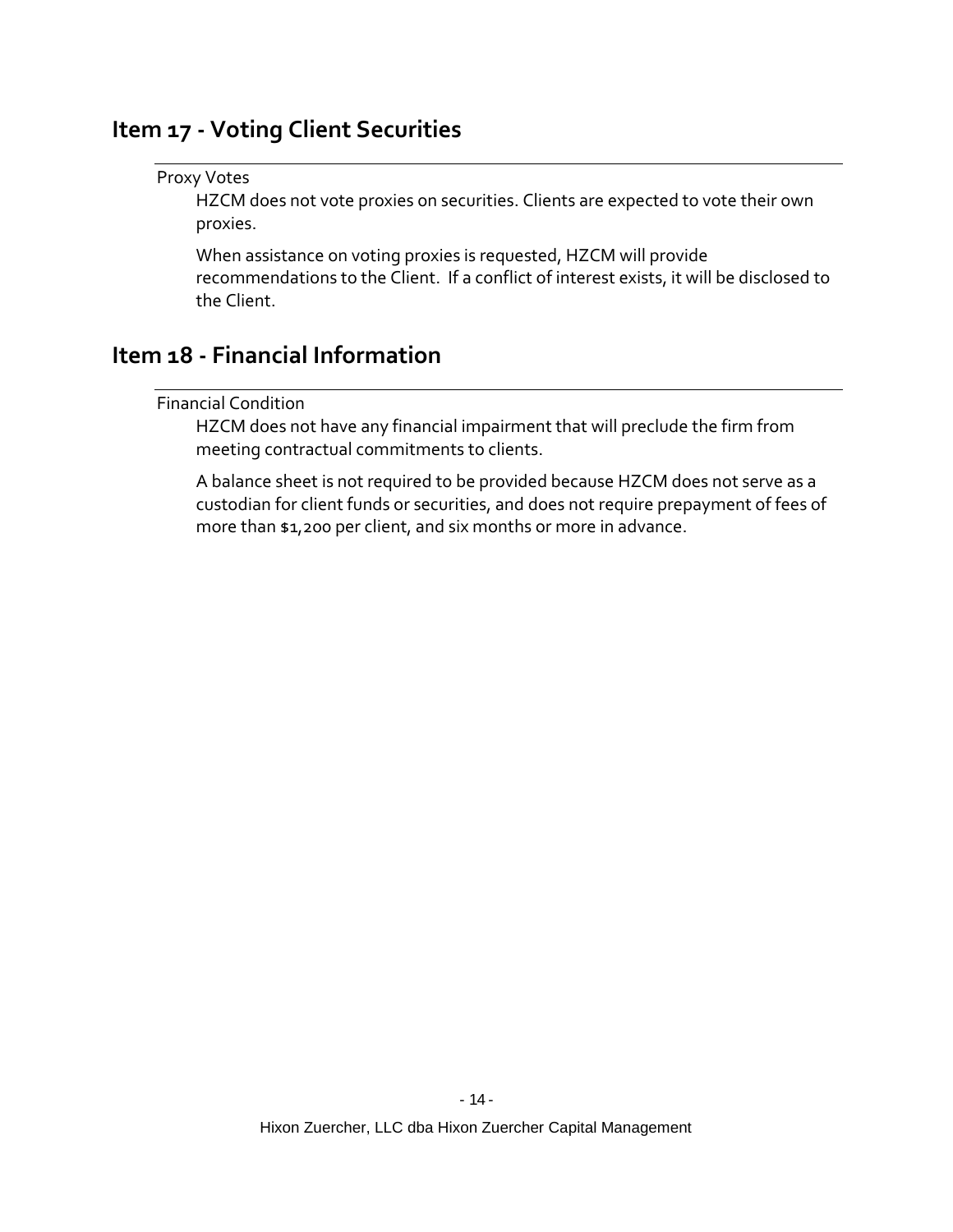*This brochure supplement provides information about Jessica A. Hinks that supplements the Hixon Zuercher, LLC brochure. You should have received a copy of that brochure. Please contact Jessica A. Hinks if you did not receive Hixon Zuercher, LLC's brochure or if you have any questions about the contents of this supplement.*

*Additional information about Jessica A. Hinks is also available on the SEC's website at www.adviserinfo.sec.gov.*

# **Hixon Zuercher, LLC**

# Form ADV Part 2B – Individual Disclosure Brochure

*for*

# **Jessica A. Hinks**

Personal CRD Number: 6732640 Investment Adviser Representative

> Hixon Zuercher, LLC 101 West Sandusky Street Suite 301 Findlay, OH 45840 (419) 425-2400 jhinks@hzcapital.com

> > UPDATED: 03/21/2022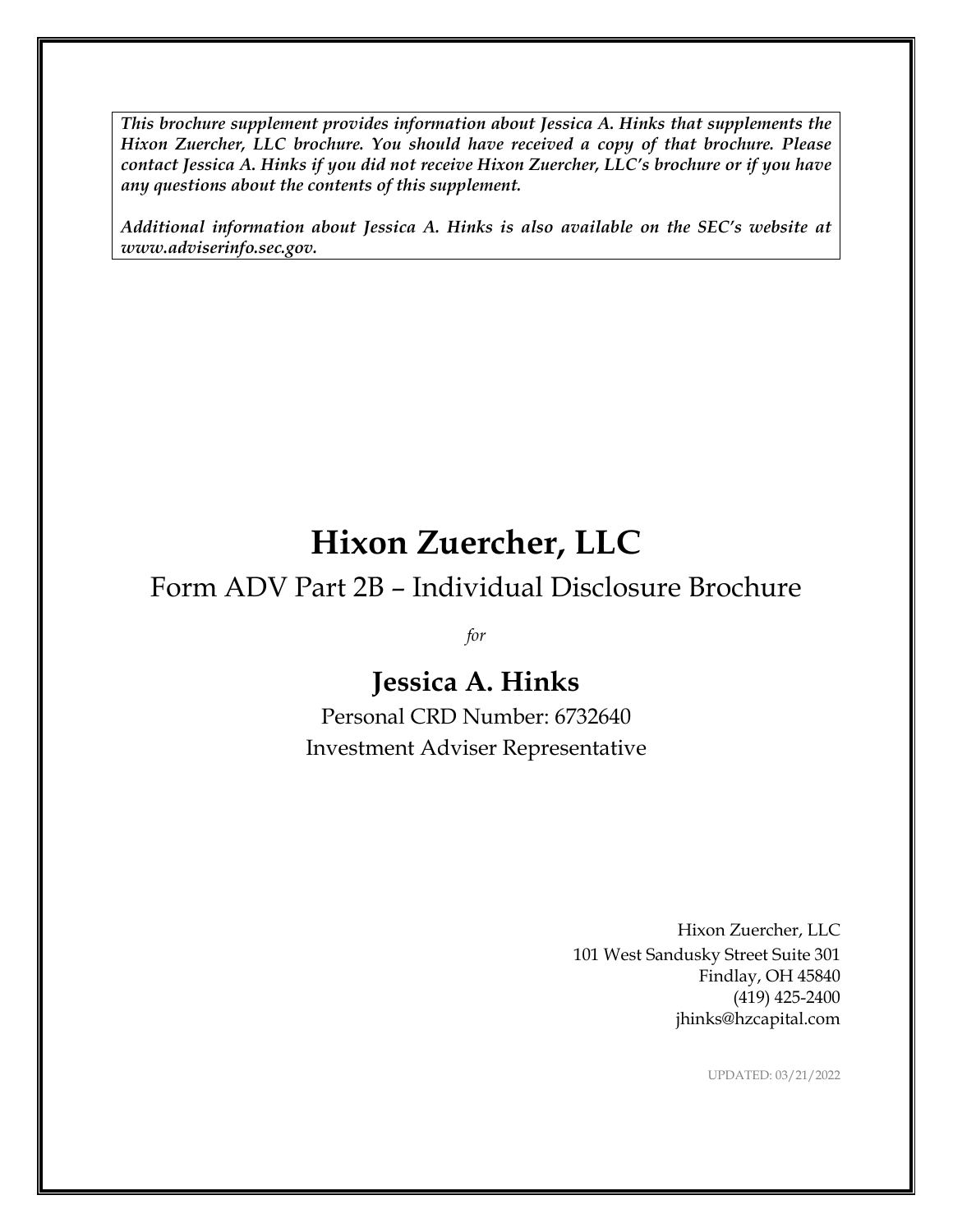# **Item 2: Educational Background and Business Experience**

#### **Name:** Jessica A. Hinks **Born:** 1993

### **Educational Background and Professional Designations:**

#### **Education:**

Bryant University - Boston Institute of Finance, Waltham, MA (Certificate in Financial Planning) 2018

Cedarville University, Cedarville, Ohio (B.A., Finance and Business Management, Minor Bible) 2011-2015

Columbia City High School, Columbia City, Indiana (Academic Honors Diploma) 2008-2011

### **Designations:**

### **CFP® - Certified Financial Planner**

The CERTIFIED FINANCIAL PLANNER™, CFP® and federally registered CFP (with flame design) marks (collectively, the "CFP® marks") are professional certification marks granted in the United States by Certified Financial Planner Board of Standards, Inc. ("CFP Board").

The CFP® certification is a voluntary certification; no federal or state law or regulation requires financial planners to hold CFP® certification. It is recognized in the United States and a number of other countries for its (1) high standard of professional education; (2) stringent code of conduct and standards of practice; and (3) ethical requirements that govern professional engagements with clients.

To attain the right to use the CFP® marks, an individual must satisfactorily fulfill the following requirements:

- Education Complete an advanced college-level course of study addressing the financial planning subject areas that CFP Board's studies have determined as necessary for the competent and professional delivery of financial planning services, and attain a Bachelor's Degree from a regionally accredited United States college or university (or its equivalent from a foreign university). CFP Board's financial planning subject areas include insurance planning and risk management, employee benefits planning, investment planning, income tax planning, retirement planning, and estate planning;
- Examination Pass the comprehensive CFP® Certification Examination. The examination includes case studies and client scenarios designed to test one's ability to correctly diagnose financial planning issues and apply one's knowledge of financial planning to real world circumstances;
- Experience Complete at least three years of full-time financial planning-related experience (or the equivalent, measured as 2,000 hours per year); and
- Ethics Agree to be bound by CFP Board's *Standards of Professional Conduct*, a set of documents outlining the ethical and practice standards for CFP® professionals.

Individuals who become certified must complete the following ongoing education and ethics requirements in order to maintain the right to continue to use the CFP® marks: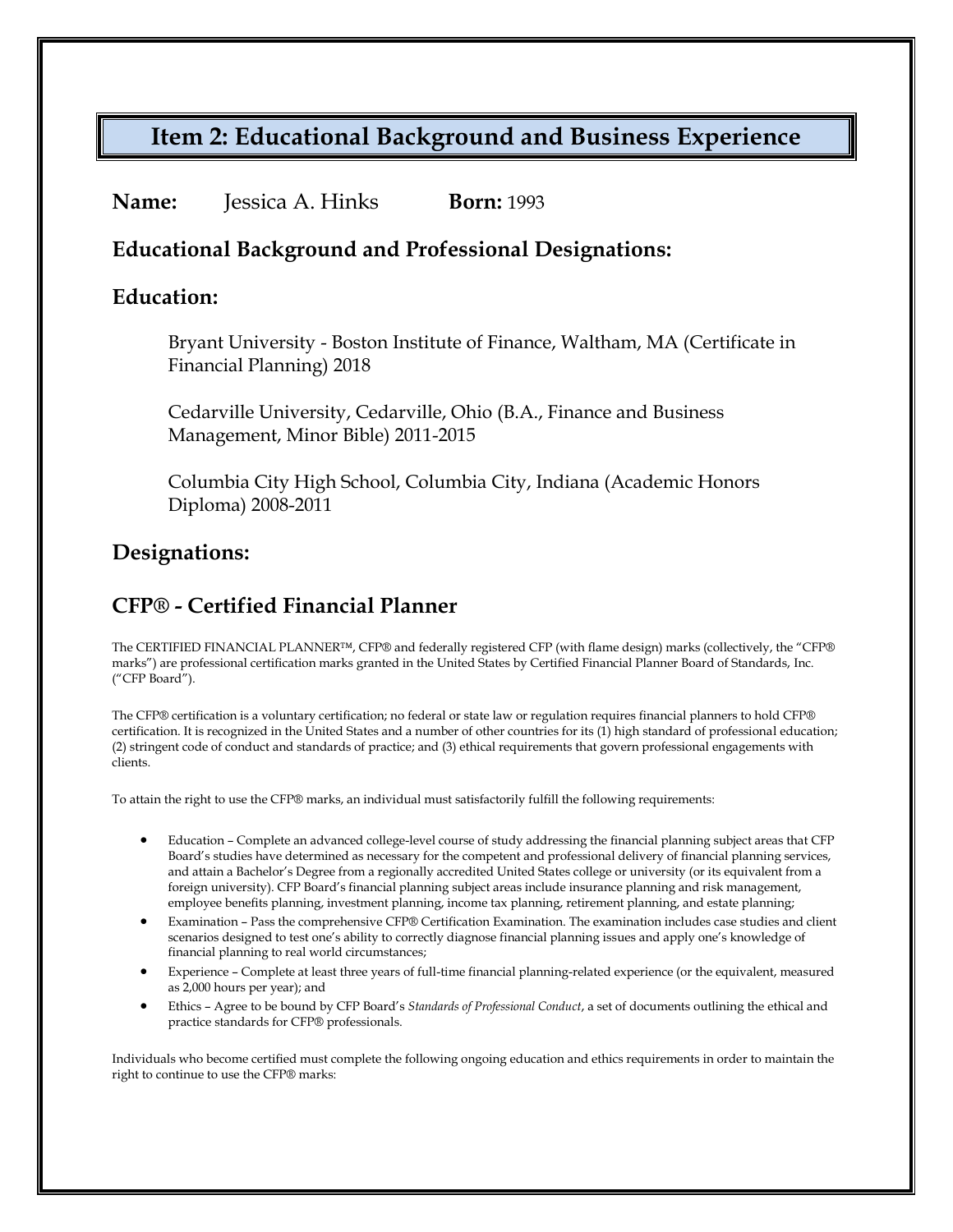- i. Continuing Education Complete 30 hours of continuing education hours every two years, including two hours on the *Code of Ethics* and other parts of the *Standards of Professional Conduct*, to maintain competence and keep up with developments in the financial planning field; and
- ii. Ethics Renew an agreement to be bound by the *Standards of Professional Conduct*. The Standards prominently require that CFP® professionals provide financial planning services at a fiduciary standard of care. This means CFP® professionals must provide financial planning services in the best interests of their clients.

CFP® professionals who fail to comply with the above standards and requirements may be subject to CFP Board's enforcement process, which could result in suspension or permanent revocation of their CFP® certification.

### **Business Background:**

| 2019-Present | Associate Wealth Advisor<br>Hixon Zuercher Capital Management |
|--------------|---------------------------------------------------------------|
| 2015-2019    | <b>Client Service Associate</b><br>LifePlan Financial Group   |

### **Item 3: Disciplinary Information**

There are no legal or disciplinary events that are material to a client's or prospective client's evaluation of this advisory business.

### **Item 4: Other Business Activities**

Jessica A. Hinks is not engaged in any investment-related business or occupation (other than this advisory firm).

### **Item 5: Additional Compensation**

Jessica A. Hinks does not receive any economic benefit from any person, company, or organization, other than Hixon Zuercher, LLC in exchange for providing clients advisory services through Hixon Zuercher, LLC.

### **Item 6: Supervision**

As a representative of Hixon Zuercher, LLC, Jessica A. Hinks is supervised by Josh Robb, the firm's Chief Compliance Officer. Josh Robb is responsible for ensuring that Jessica A. Hinks adheres to all required regulations regarding the activities of an Investment Adviser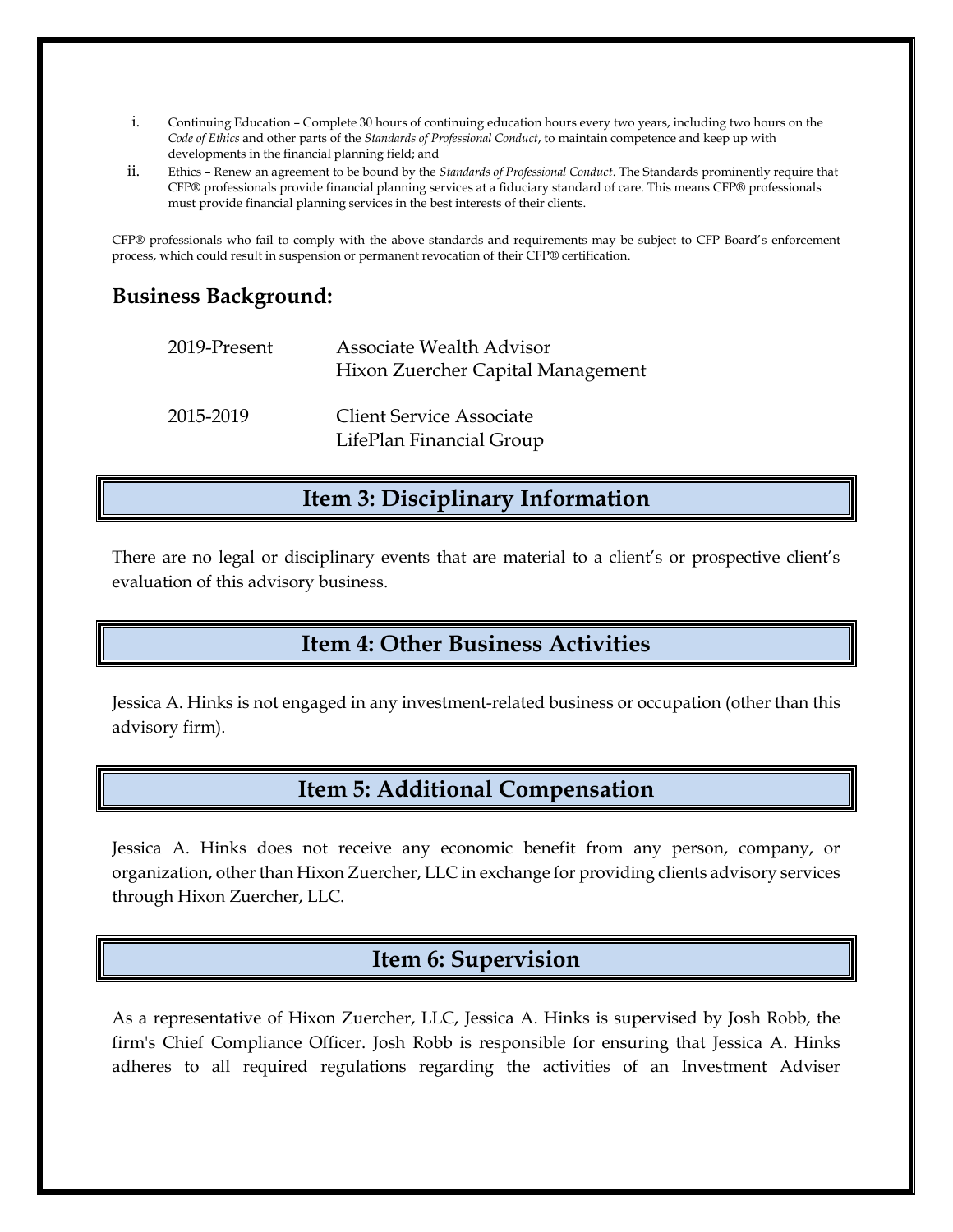Representative, as well as all policies and procedures outlined in the firm's Code of Ethics and compliance manual. The phone number for Josh Robb is (419) 425-2400.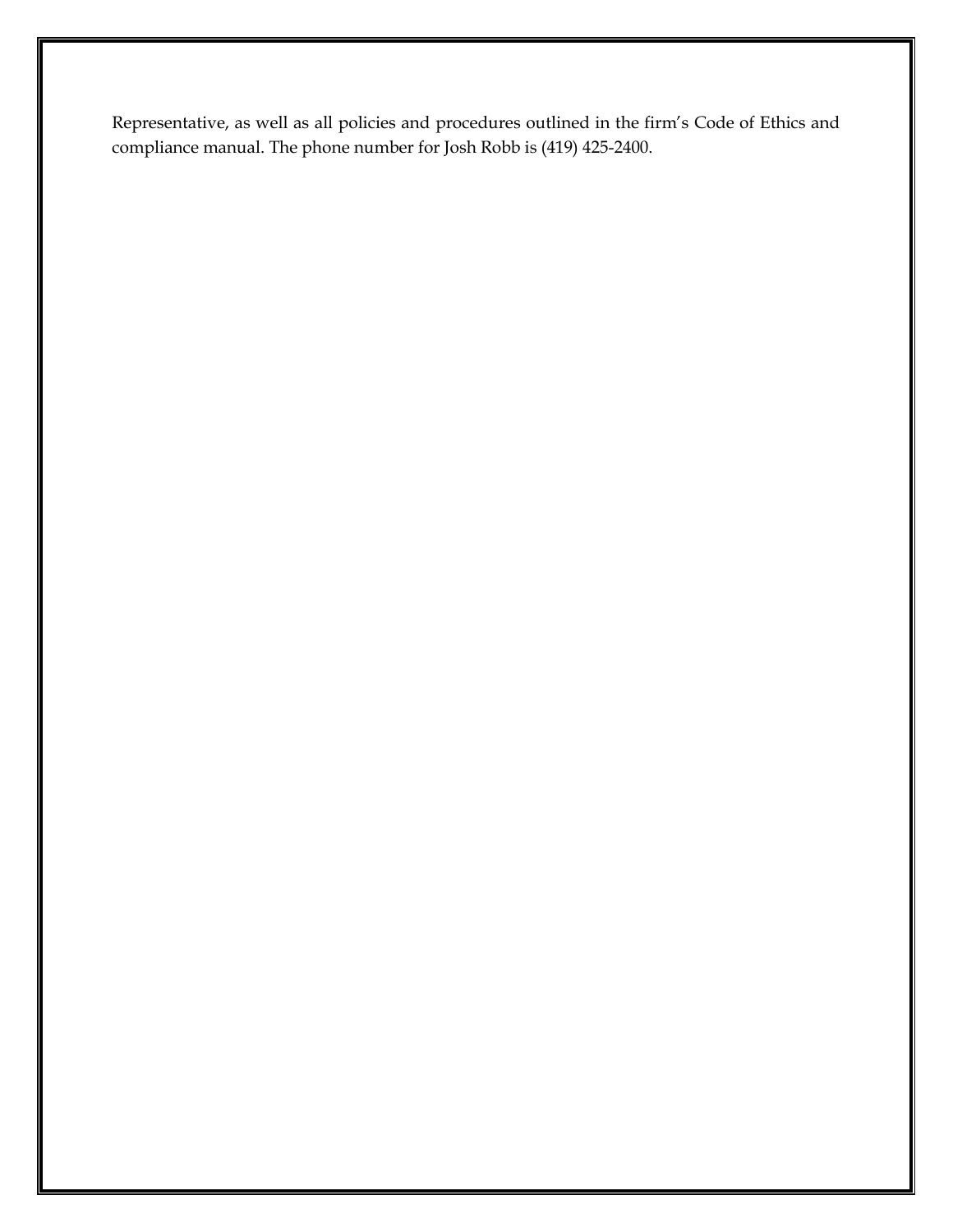*This brochure supplement provides information about William Amos Hinks that supplements the Hixon Zuercher, LLC brochure. You should have received a copy of that brochure. Please contact William Amos Hinks if you did not receive Hixon Zuercher, LLC's brochure or if you have any questions about the contents of this supplement.*

*Additional information about William Amos Hinks is also available on the SEC's website at www.adviserinfo.sec.gov.*

# **Hixon Zuercher, LLC**

# Form ADV Part 2B – Individual Disclosure Brochure

*for*

# **William Amos Hinks**

Personal CRD Number: 7502751 Investment Adviser Representative

> Hixon Zuercher, LLC 101 West Sandusky Street Suite 301 Findlay, OH 45840 (419) 425-2400 whinks@hzcapital.com

> > UPDATED: 02/17/2022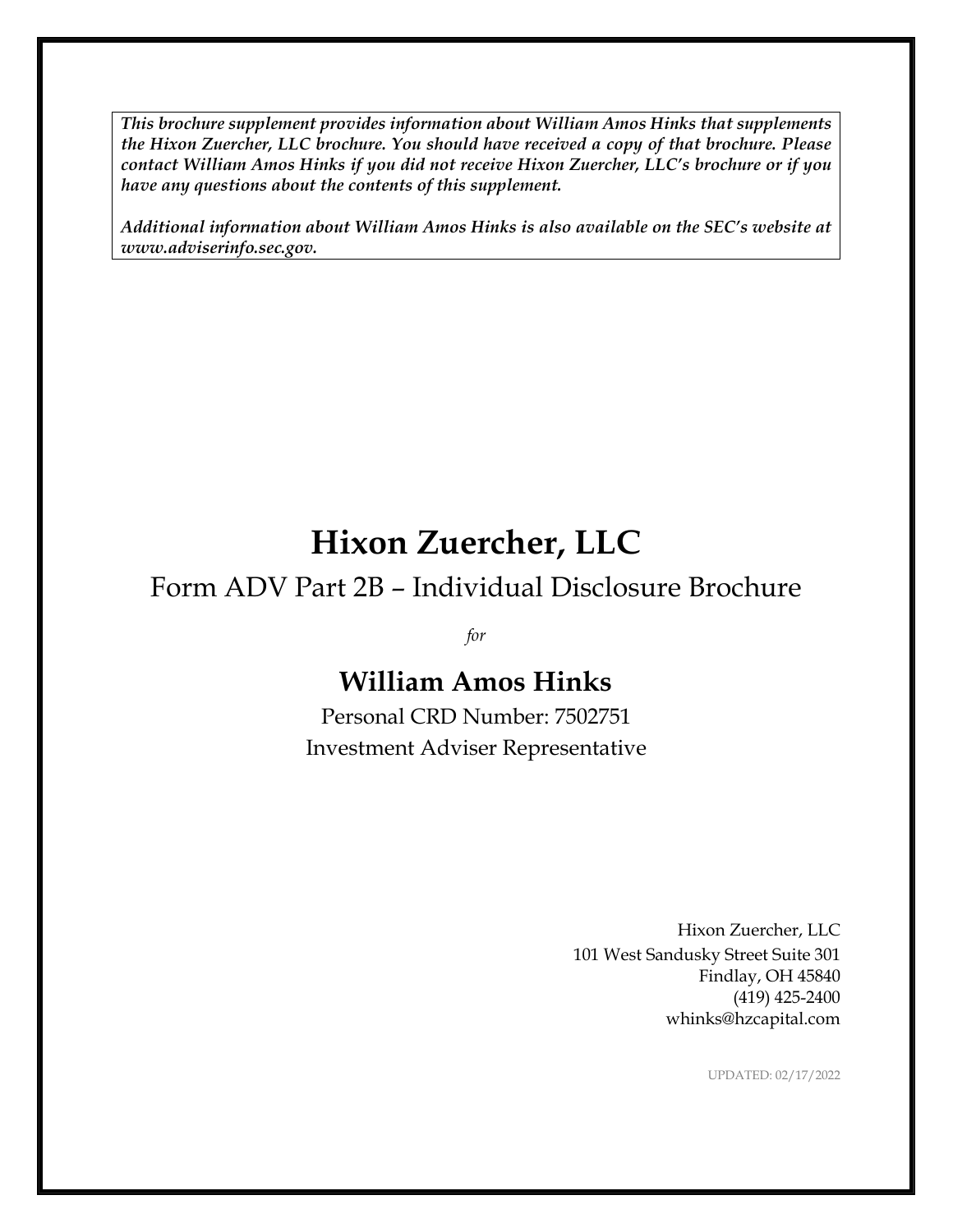# **Item 2: Educational Background and Business Experience**

| William Amos Hinks | <b>Born:</b> 1992 |
|--------------------|-------------------|
|                    |                   |

### **Educational Background and Professional Designations:**

### **Education:**

Bachelor of Arts Finance/Management, Cedarville University - 2015

### **Designations:**

#### **CFA – Chartered Financial Analyst**

The Chartered Financial Analyst (CFA) charter is a globally respected, graduate-level investment credential established in 1962 and awarded by CFA Institute - the largest global association of investment professionals.

There are currently more than 90,000 CFA charterholders working in 134 countries. To earn the CFA charter, candidates must: 1) pass three sequential, six-hour examinations; 2) have at least four years of qualified professional investment experience; 3) join CFA Institute as members; and 4) commit to abide by, and annually reaffirm, their adherence to the CFA Institute Code of Ethics and Standards of Professional Conduct.

#### **High Ethical Standards**

The CFA Institute Code of Ethics and Standards of Professional Conduct, enforced through an active professional conduct program, require CFA charterholders to:

- Place their clients' interests ahead of their own
- Maintain independence and objectivity
- Act with integrity
- Maintain and improve their professional competence
- Disclose conflicts of interest and legal matters

#### **Global Recognition**

Passing the three CFA exams is a difficult feat that requires extensive study (successful candidates report spending an average of 300 hours of study per level). Earning the CFA charter demonstrates mastery of many of the advanced skills needed for investment analysis and decision making in today's quickly evolving global financial industry. As a result, employers and clients are increasingly seeking CFA charterholders-often making the charter a prerequisite for employment.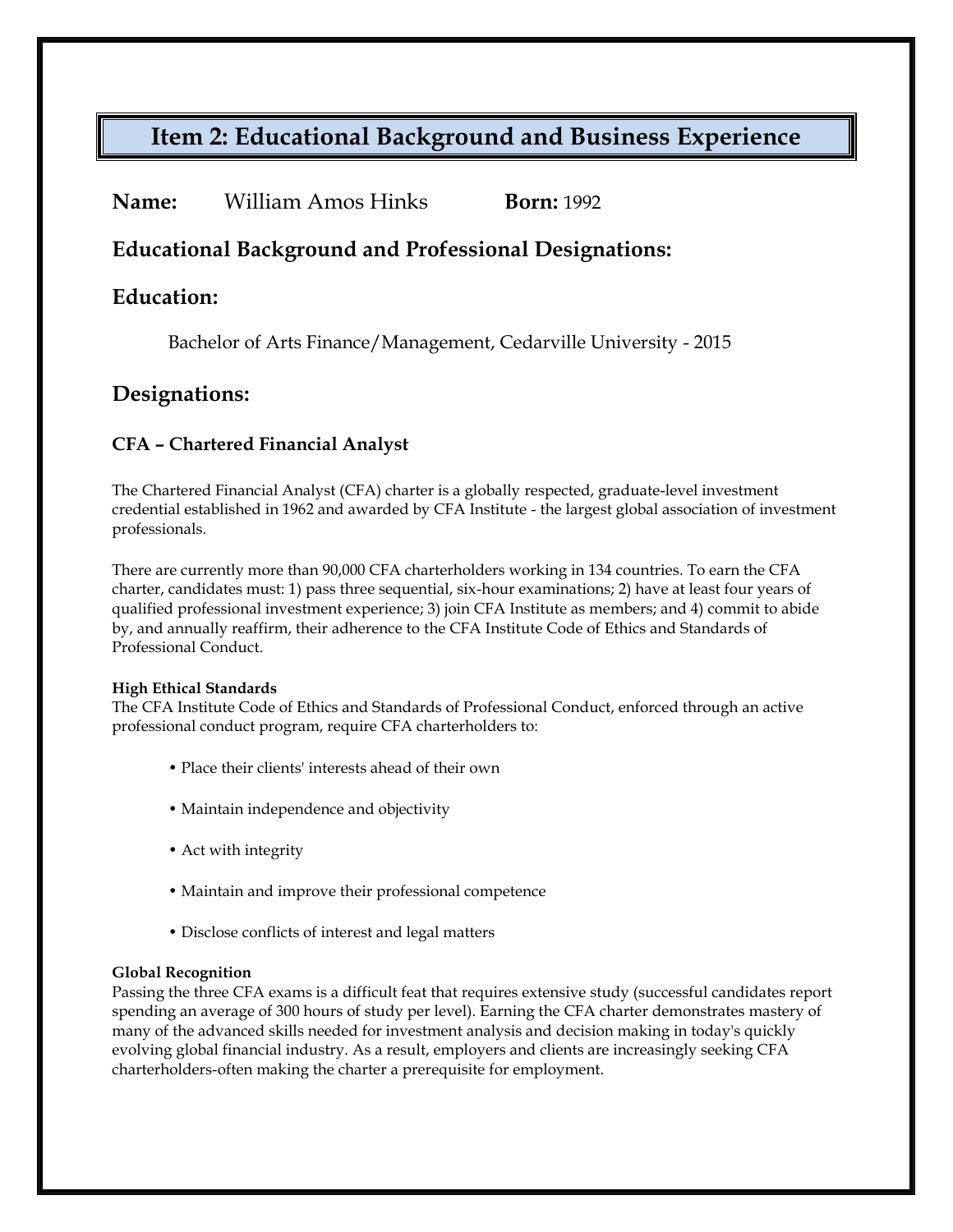Additionally, regulatory bodies in 22 countries and territories recognize the CFA charter as a proxy for meeting certain licensing requirements, and more than 125 colleges and universities around the world have incorporated a majority of the CFA Program curriculum into their own finance courses.

#### **Comprehensive and Current Knowledge**

The CFA Program curriculum provides a comprehensive framework of knowledge for investment decision making and is firmly grounded in the knowledge and skills used every day in the investment profession. The three levels of the CFA Program test a proficiency with a wide range of fundamental and advanced investment topics, including ethical and professional standards, fixed-income and equity analysis, alternative and derivative investments, economics, financial reporting standards, portfolio management, and wealth planning.

The CFA Program curriculum is updated every year by experts from around the world to ensure that candidates learn the most relevant and practical new tools, ideas, and investment and wealth management skills to reflect the dynamic and complex nature of the profession.

To learn more about the CFA charter, visit www.cfainstitute.org.

### **Business Background:**

| 11/2021 - Present   | <b>Investment Adviser Representative</b><br>Hixon Zuercher, LLC     |
|---------------------|---------------------------------------------------------------------|
| $11/2021$ - Present | <b>Operations Specialist</b><br>Hixon Zuercher Capital Management   |
| $04/2019 - 11/2021$ | <b>Advanced Financial Analyst</b><br>Marathon Petroleum Corporation |
| $06/2015 - 04/2019$ | <b>Financial Analyst</b><br>Speedway LLC                            |
| $08/2011 - 05/2015$ | NA.<br>Student                                                      |

## **Item 3: Disciplinary Information**

There are no legal or disciplinary events that are material to a client's or prospective client's evaluation of this advisory business.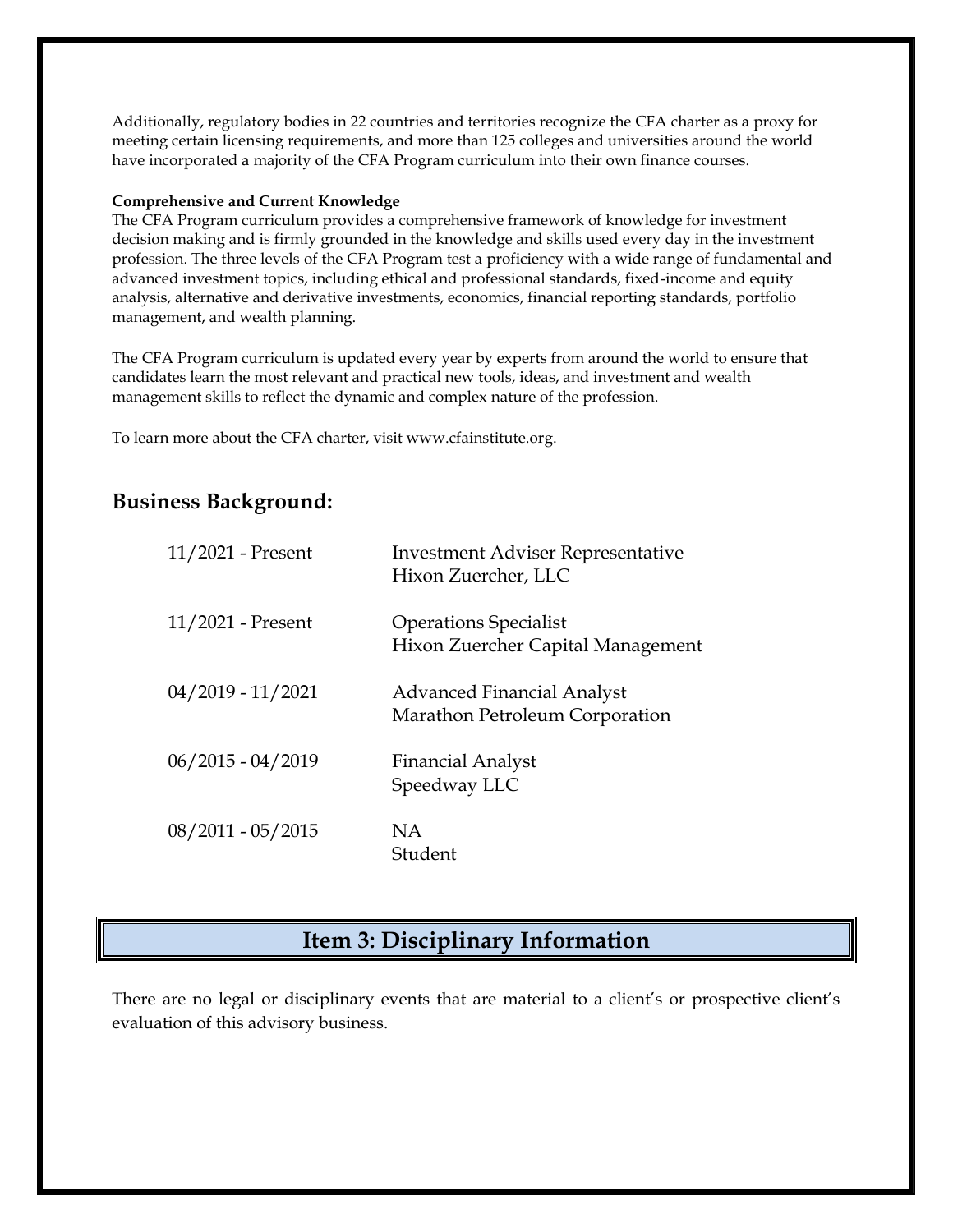# **Item 4: Other Business Activities**

William Amos Hinks is not engaged in any investment-related business or occupation (other than this advisory firm).

# **Item 5: Additional Compensation**

William Amos Hinks does not receive any economic benefit from any person, company, or organization, other than Hixon Zuercher, LLC in exchange for providing clients advisory services through Hixon Zuercher, LLC.

# **Item 6: Supervision**

As a representative of Hixon Zuercher, LLC, William Amos Hinks is supervised by Josh Robb, the firm's Chief Compliance Officer. Josh Robb is responsible for ensuring that William Amos Hinks adheres to all required regulations regarding the activities of an Investment Adviser Representative, as well as all policies and procedures outlined in the firm's Code of Ethics and compliance manual. The phone number for Josh Robb is (419) 425-2400.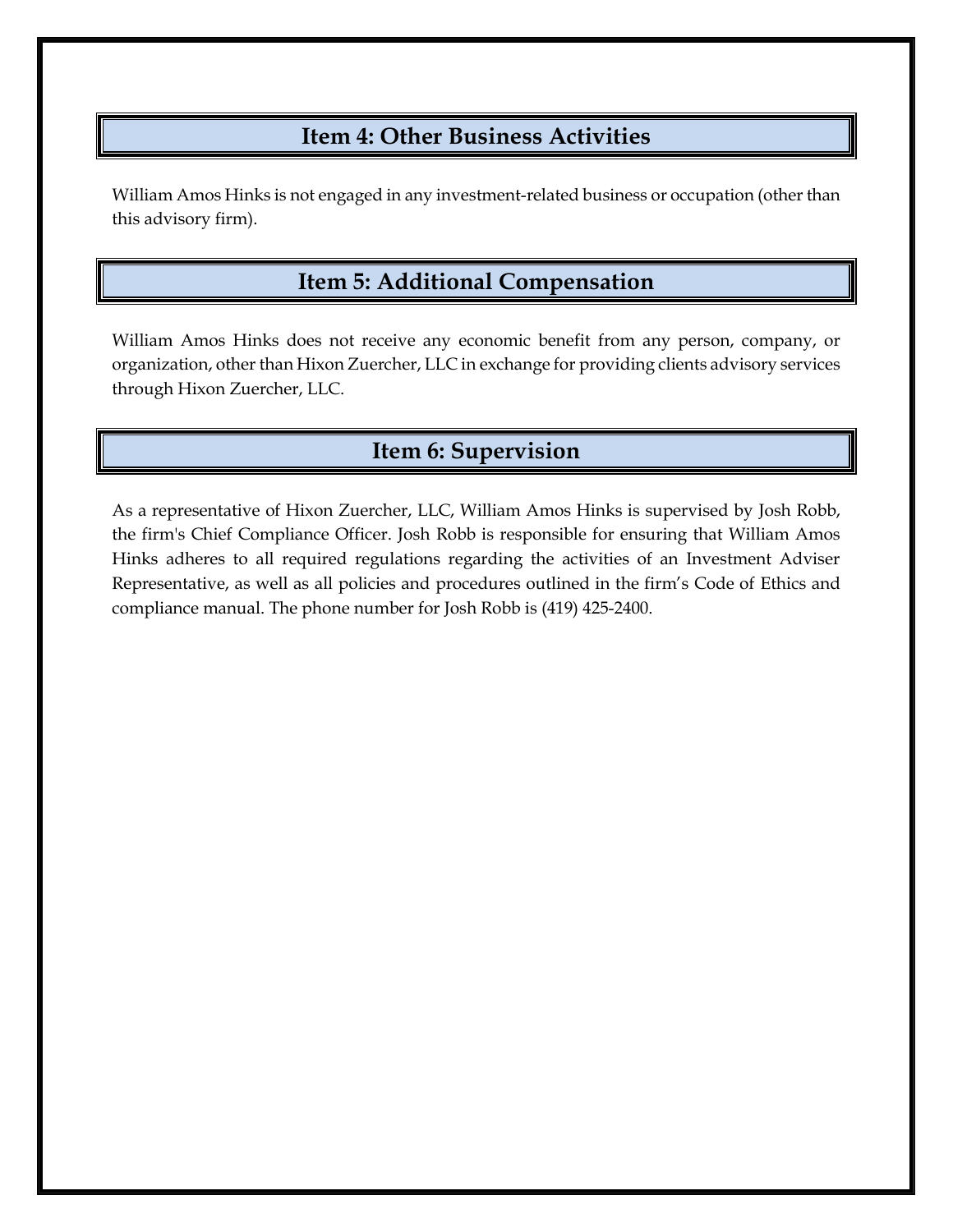*This brochure supplement provides information about Anthony J. Hixon that supplements the Hixon Zuercher, LLC brochure. You should have received a copy of that brochure. Please contact Anthony J. Hixon if you did not receive Hixon Zuercher, LLC's brochure or if you have any questions about the contents of this supplement.*

*Additional information about Anthony J. Hixon is also available on the SEC's website at www.adviserinfo.sec.gov.*

# **Hixon Zuercher, LLC**

# Form ADV Part 2B – Individual Disclosure Brochure

*for*

# **Anthony J. Hixon**

Personal CRD Number: 4682979 Investment Adviser Representative

> Hixon Zuercher, LLC 101 West Sandusky Street Suite 301 Findlay, OH 45840 (419) 425-2400 ahixon@hzcapital.com

> > UPDATED: 03/29/2022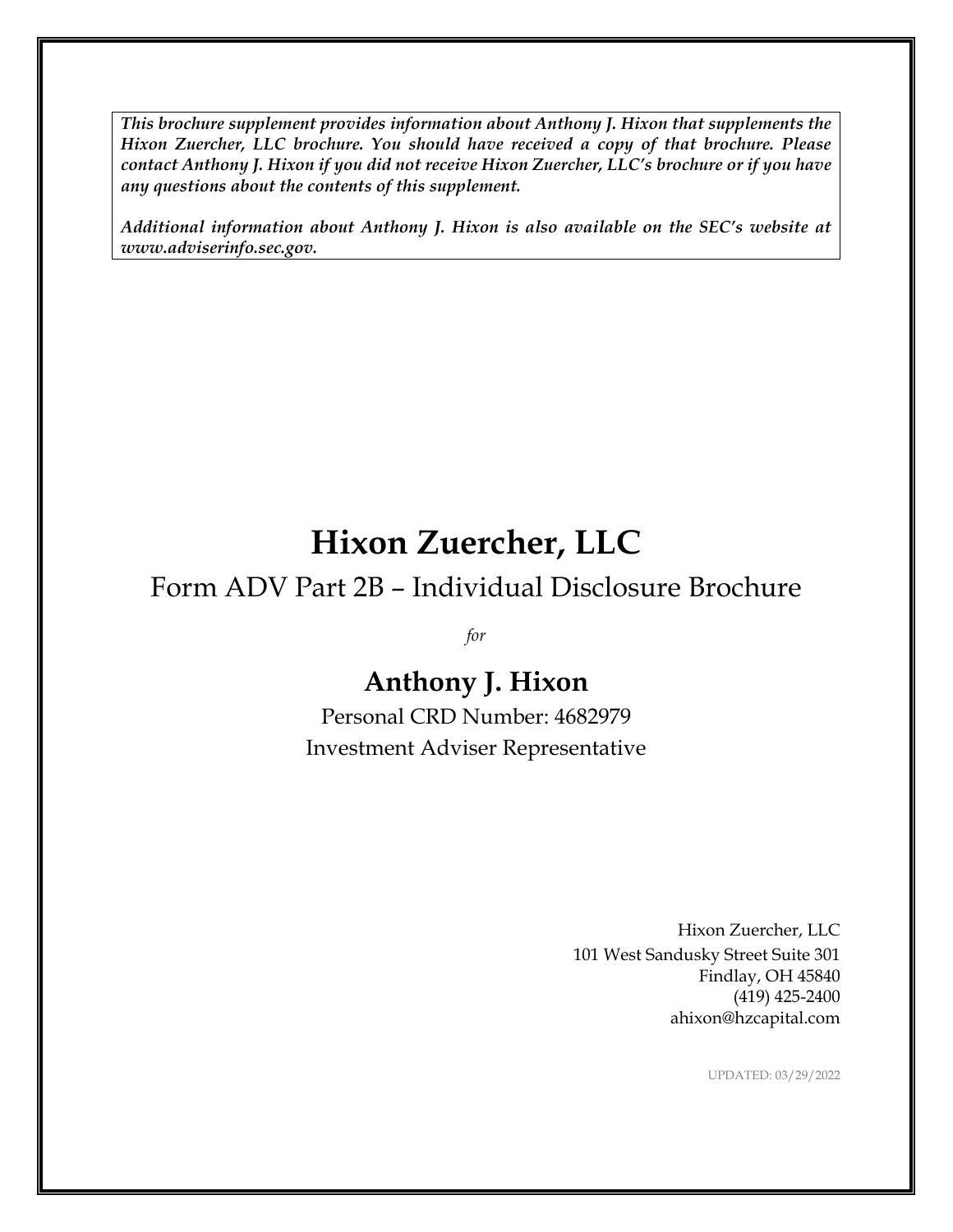# **Item 2: Educational Background and Business Experience**

| <b>Born:</b> 1977 |
|-------------------|
|                   |

### **Educational Background and Professional Designations:**

#### **Education:**

Kaplan College, Davenport, Iowa (Certificate in Financial Planning) 2002-2004

Ohio Northern University, Ada, Ohio (B.S.B.A., Accounting) 1995-1999

Pandora-Gilboa High School, Pandora, Ohio (General High School Diploma) 1991-1995

### **Designations:**

### **CIMA - Certified Investment Management Analyst**

- The CIMA certification program requires that candidates meet all eligibility requirements, including experience, education, examination, and ethics.
- o Candidates must demonstrate a minimum of three years of client-centered financial services experience and complete five steps to earn the certification: 1. submit application, fee, and pass background check; 2. pass online Qualification Examination; 3. complete education program with Registered Education Provider; 4. pass online Certification Examination; 5. and sign licensing agreement.

### **Business Background:**

| 2003-Present | Partner/Chief Operating Officer<br>Hixon Zuercher Capital Management |
|--------------|----------------------------------------------------------------------|
| 1999-2003    | <b>Staff Accountant</b><br>Thomas and Ridge CPAs                     |
| 1997-1999    | Personal Banker<br>The First National Bank of Pandora                |

### **Item 3: Disciplinary Information**

There are no legal or disciplinary events that are material to a client's or prospective client's evaluation of this advisory business.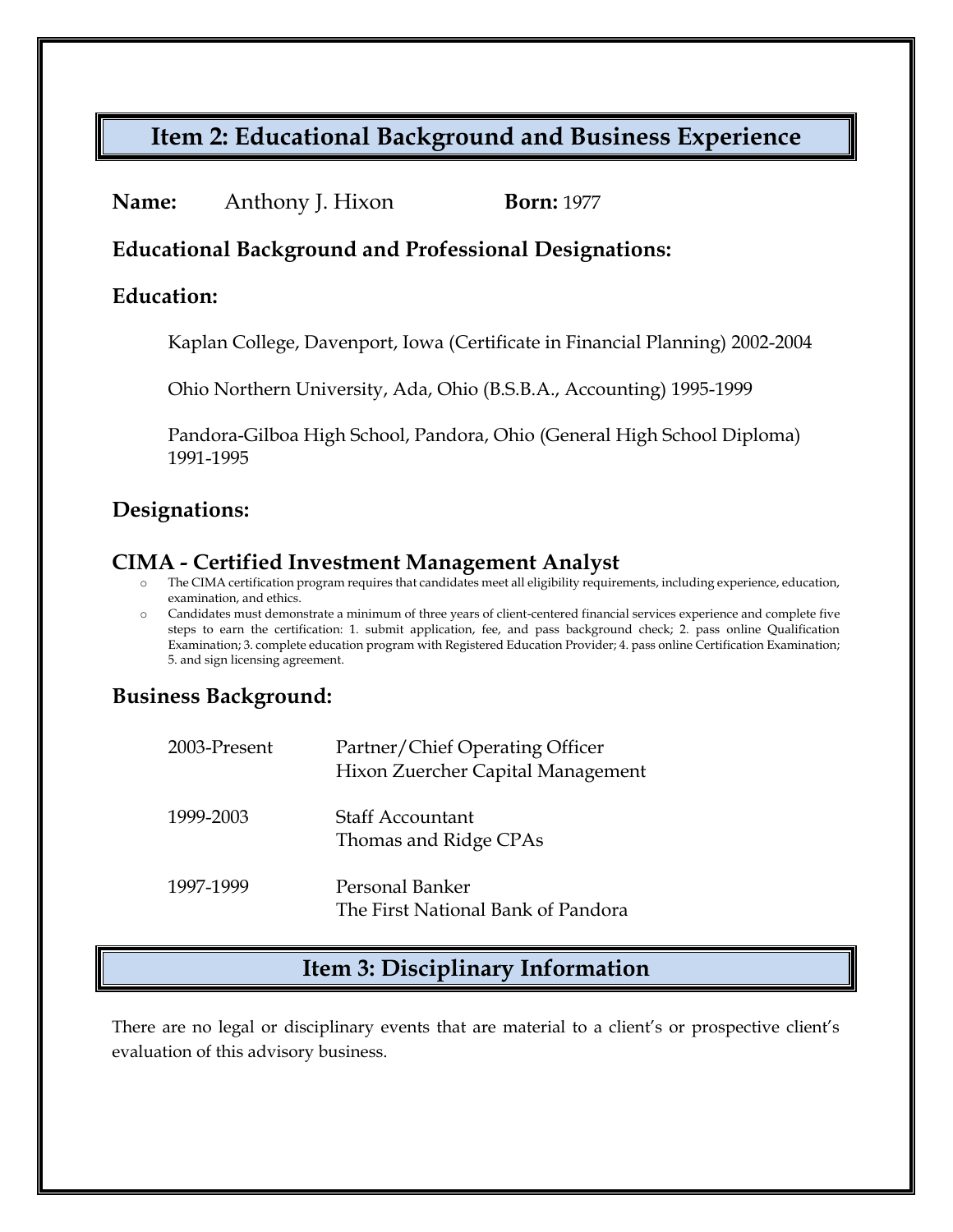## **Item 4: Other Business Activities**

Anthony J. Hixon is not engaged in any investment-related business or occupation (other than this advisory firm).

# **Item 5: Additional Compensation**

Anthony J. Hixon does not receive any economic benefit from any person, company, or organization, other than Hixon Zuercher, LLC in exchange for providing clients advisory services through Hixon Zuercher, LLC.

# **Item 6: Supervision**

As a representative of Hixon Zuercher, LLC, Anthony J. Hixon is supervised by Josh Robb, the firm's Chief Compliance Officer. Josh Robb is responsible for ensuring that Anthony J. Hixon adheres to all required regulations regarding the activities of an Investment Adviser Representative, as well as all policies and procedures outlined in the firm's Code of Ethics and compliance manual. The phone number for Josh Robb is (419) 425-2400.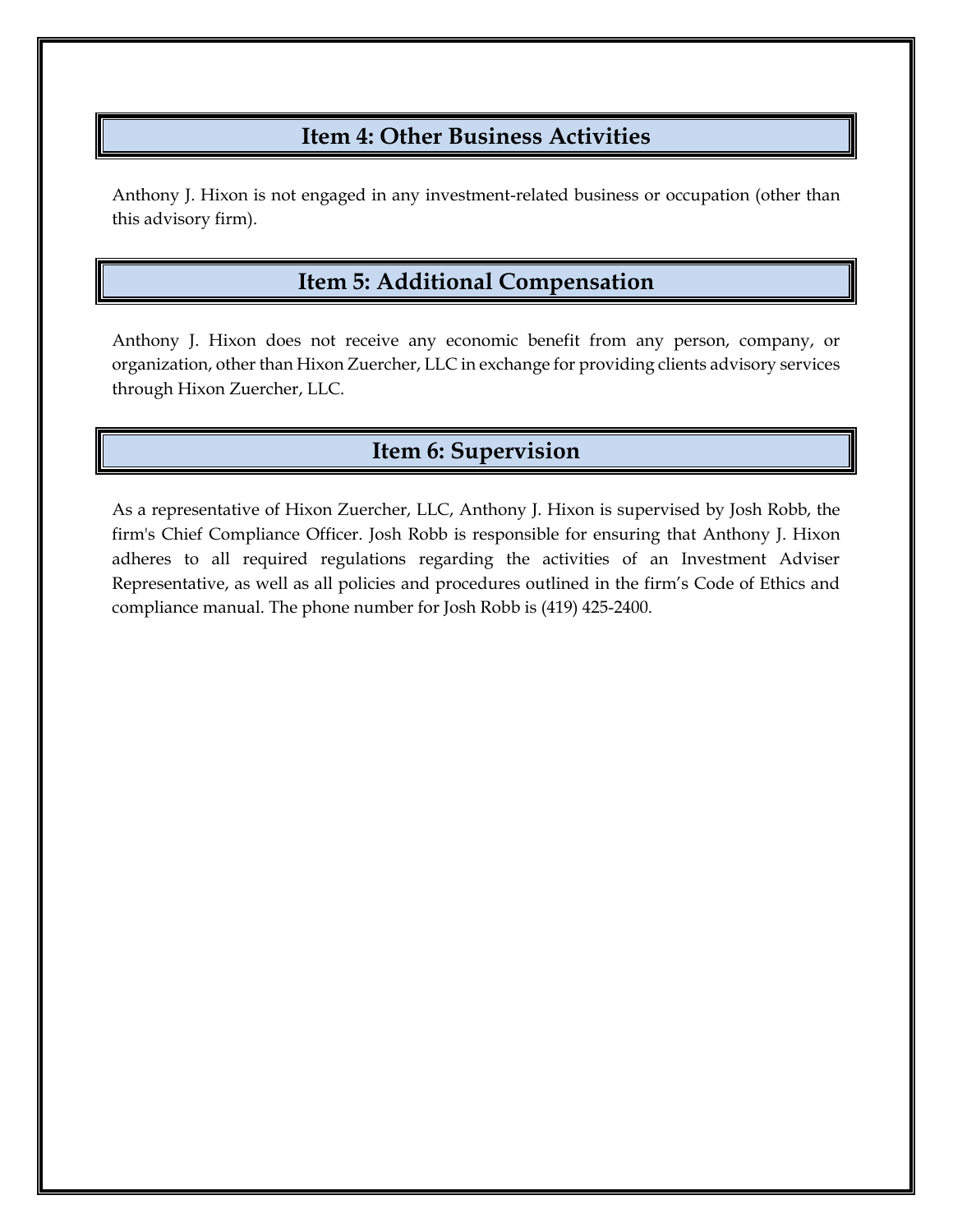*This brochure supplement provides information about Joshua W. Robb that supplements the Hixon Zuercher, LLC brochure. You should have received a copy of that brochure. Please contact Joshua W. Robb if you did not receive Hixon Zuercher, LLC's brochure or if you have any questions about the contents of this supplement.*

*Additional information about Joshua W. Robb is also available on the SEC's website at www.adviserinfo.sec.gov.*

# **Hixon Zuercher, LLC**

# Form ADV Part 2B – Individual Disclosure Brochure

*for*

# **Joshua W. Robb**

Personal CRD Number: 6267004 Investment Adviser Representative

> Hixon Zuercher, LLC 101 West Sandusky Street Suite 301 Findlay, OH 45840 (419) 425-2400 jrobb@hzcapital.com

> > UPDATED: 03/21/2022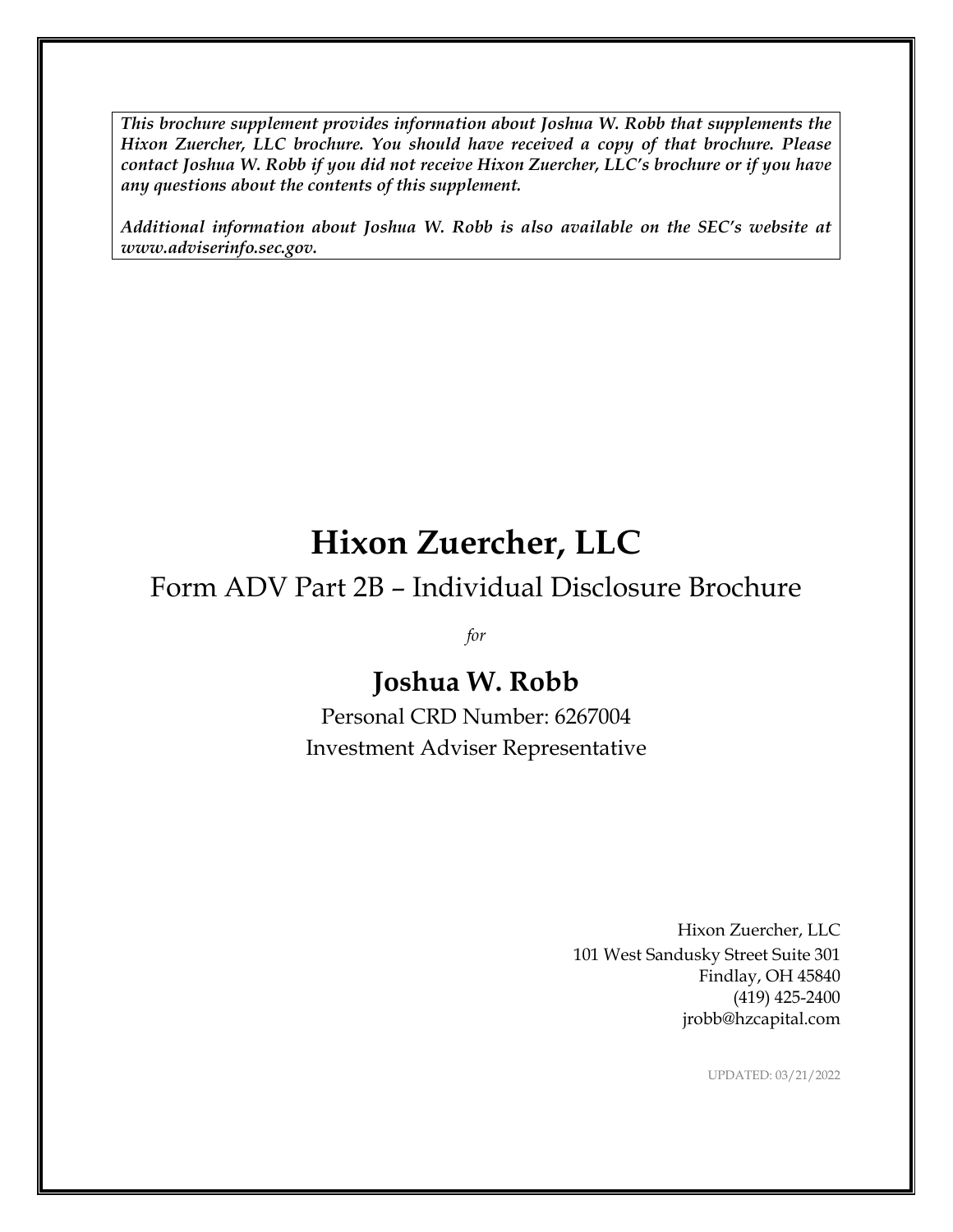# **Item 2: Educational Background and Business Experience**

#### **Name:** Joshua W. Robb **Born:** 1983

### **Educational Background and Professional Designations:**

#### **Education:**

Huntington University, Huntington, Indiana (B.S., Business Management, Minor Accounting and Entrepreneurship / Small Business) 2001-2005

Liberty Benton High School, Findlay, Ohio (General High School Diploma)1997- 2001

### **Designations:**

## **CFP® - Certified Financial Planner**

The CERTIFIED FINANCIAL PLANNER™, CFP® and federally registered CFP (with flame design) marks (collectively, the "CFP® marks") are professional certification marks granted in the United States by Certified Financial Planner Board of Standards, Inc. ("CFP Board").

The CFP® certification is a voluntary certification; no federal or state law or regulation requires financial planners to hold CFP® certification. It is recognized in the United States and a number of other countries for its (1) high standard of professional education; (2) stringent code of conduct and standards of practice; and (3) ethical requirements that govern professional engagements with clients.

To attain the right to use the CFP® marks, an individual must satisfactorily fulfill the following requirements:

- Education Complete an advanced college-level course of study addressing the financial planning subject areas that CFP Board's studies have determined as necessary for the competent and professional delivery of financial planning services, and attain a Bachelor's Degree from a regionally accredited United States college or university (or its equivalent from a foreign university). CFP Board's financial planning subject areas include insurance planning and risk management, employee benefits planning, investment planning, income tax planning, retirement planning, and estate planning;
- Examination Pass the comprehensive CFP® Certification Examination. The examination includes case studies and client scenarios designed to test one's ability to correctly diagnose financial planning issues and apply one's knowledge of financial planning to real world circumstances;
- Experience Complete at least three years of full-time financial planning-related experience (or the equivalent, measured as 2,000 hours per year); and
- Ethics Agree to be bound by CFP Board's *Standards of Professional Conduct*, a set of documents outlining the ethical and practice standards for CFP® professionals.

Individuals who become certified must complete the following ongoing education and ethics requirements in order to maintain the right to continue to use the CFP® marks:

i. Continuing Education – Complete 30 hours of continuing education hours every two years, including two hours on the *Code of Ethics* and other parts of the *Standards of Professional Conduct*, to maintain competence and keep up with developments in the financial planning field; and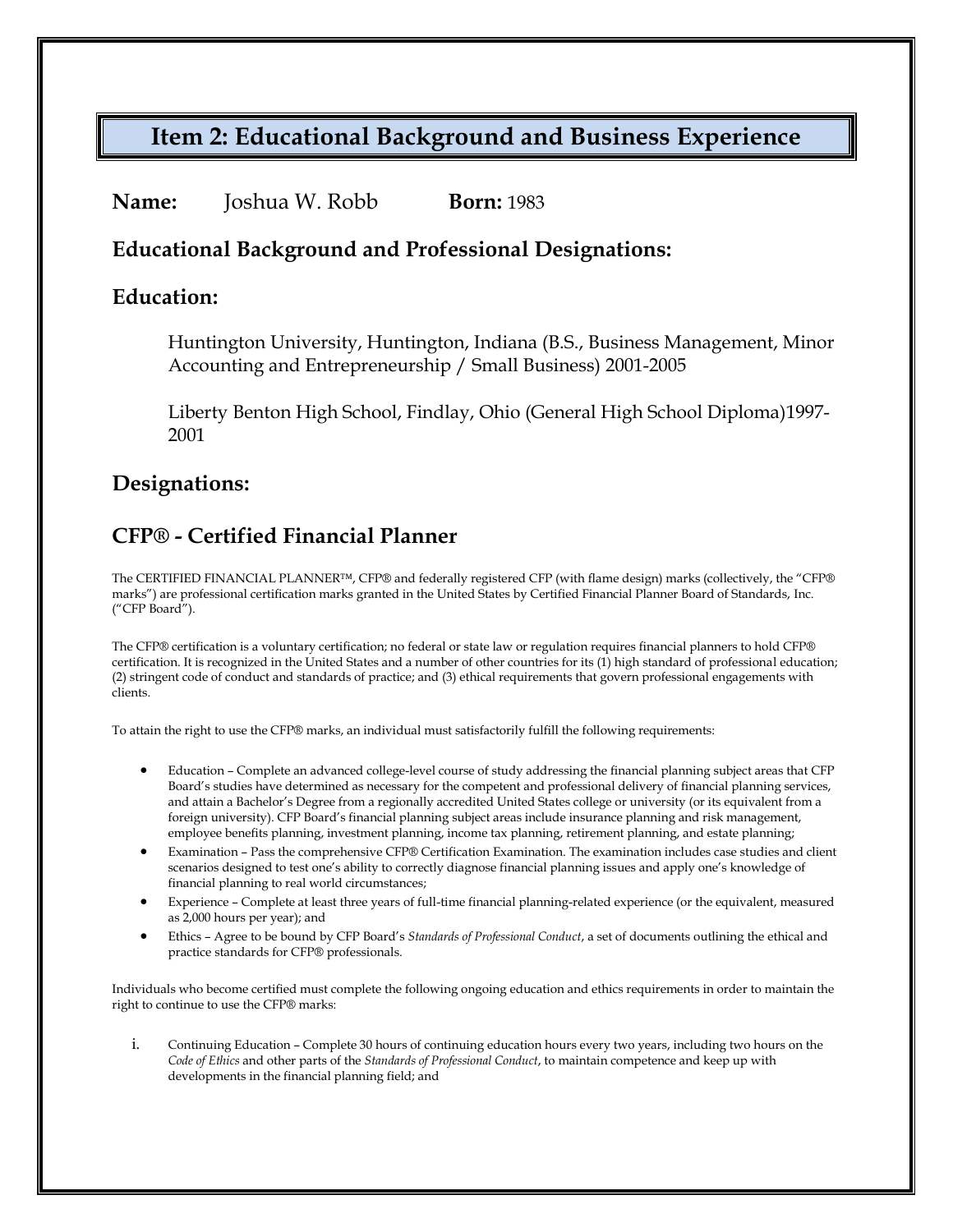ii. Ethics – Renew an agreement to be bound by the *Standards of Professional Conduct*. The Standards prominently require that CFP® professionals provide financial planning services at a fiduciary standard of care. This means CFP® professionals must provide financial planning services in the best interests of their clients.

CFP® professionals who fail to comply with the above standards and requirements may be subject to CFP Board's enforcement process, which could result in suspension or permanent revocation of their CFP® certification.

### **Business Background:**

| 2013-Present | Chief Compliance Officer/Wealth Advisor<br>Hixon Zuercher Capital Management |
|--------------|------------------------------------------------------------------------------|
| 2011-2013    | <b>Operations Manager</b><br>Findlay Area Youth for Christ                   |
| 2009-2011    | Campus Life Middle School Director<br>Youth for Christ                       |
| 2005-2009    | Campus Life Middle School Coordinator<br>Youth for Christ                    |

### **Item 3: Disciplinary Information**

There are no legal or disciplinary events that are material to a client's or prospective client's evaluation of this advisory business.

## **Item 4: Other Business Activities**

Joshua W. Robb is not engaged in any investment-related business or occupation (other than this advisory firm).

### **Item 5: Additional Compensation**

Joshua W. Robb does not receive any economic benefit from any person, company, or organization, other than Hixon Zuercher, LLC in exchange for providing clients advisory services through Hixon Zuercher, LLC.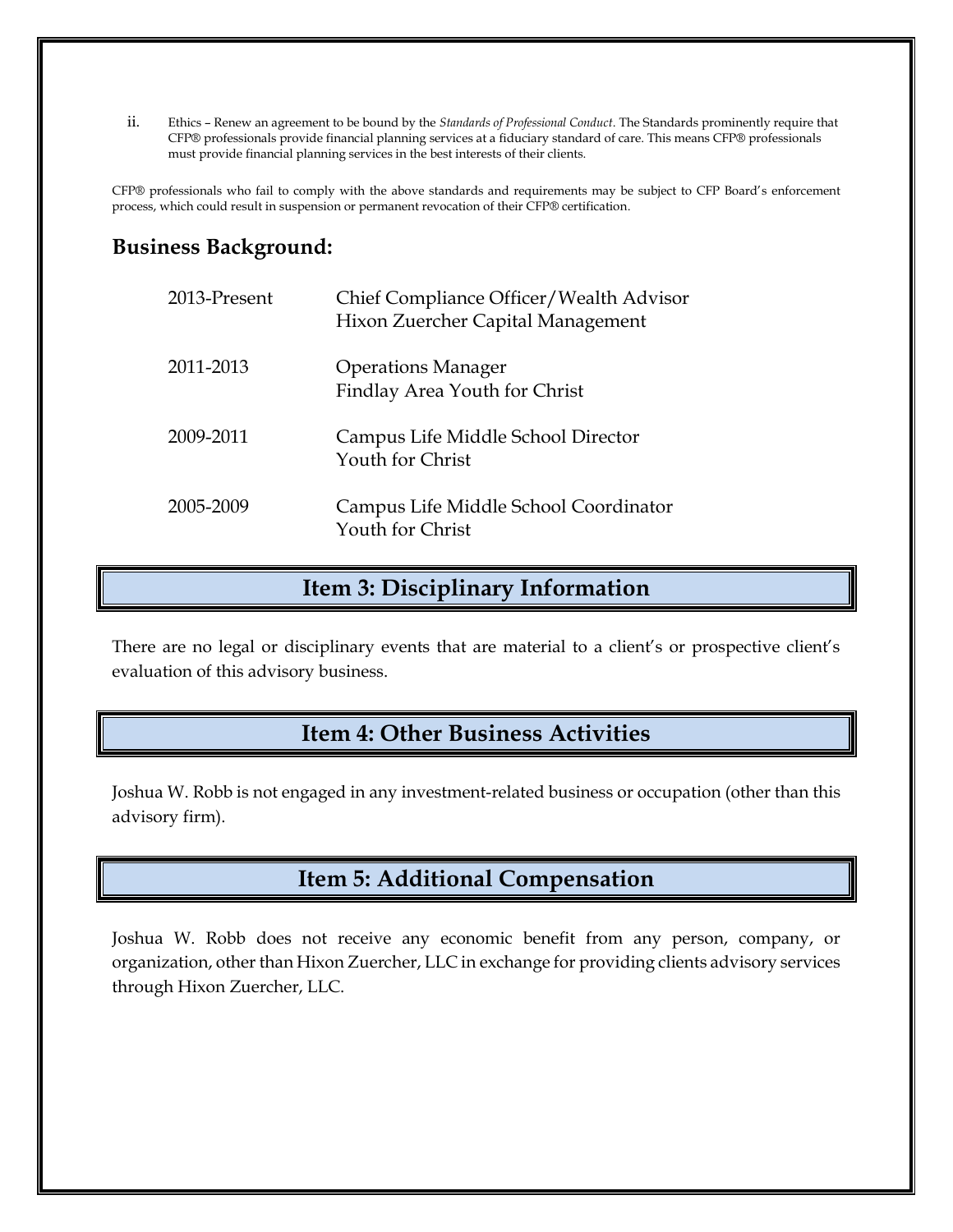# **Item 6: Supervision**

As the Chief Compliance Officer of Hixon Zuercher, LLC, Joshua W. Robb supervises all duties and activities of the firm. Joshua W. Robb's contact information is on the cover page of this disclosure document. Joshua W. Robb adheres to applicable regulatory requirements, together with all policies and procedures outlined in the firm's code of ethics and compliance manual.

.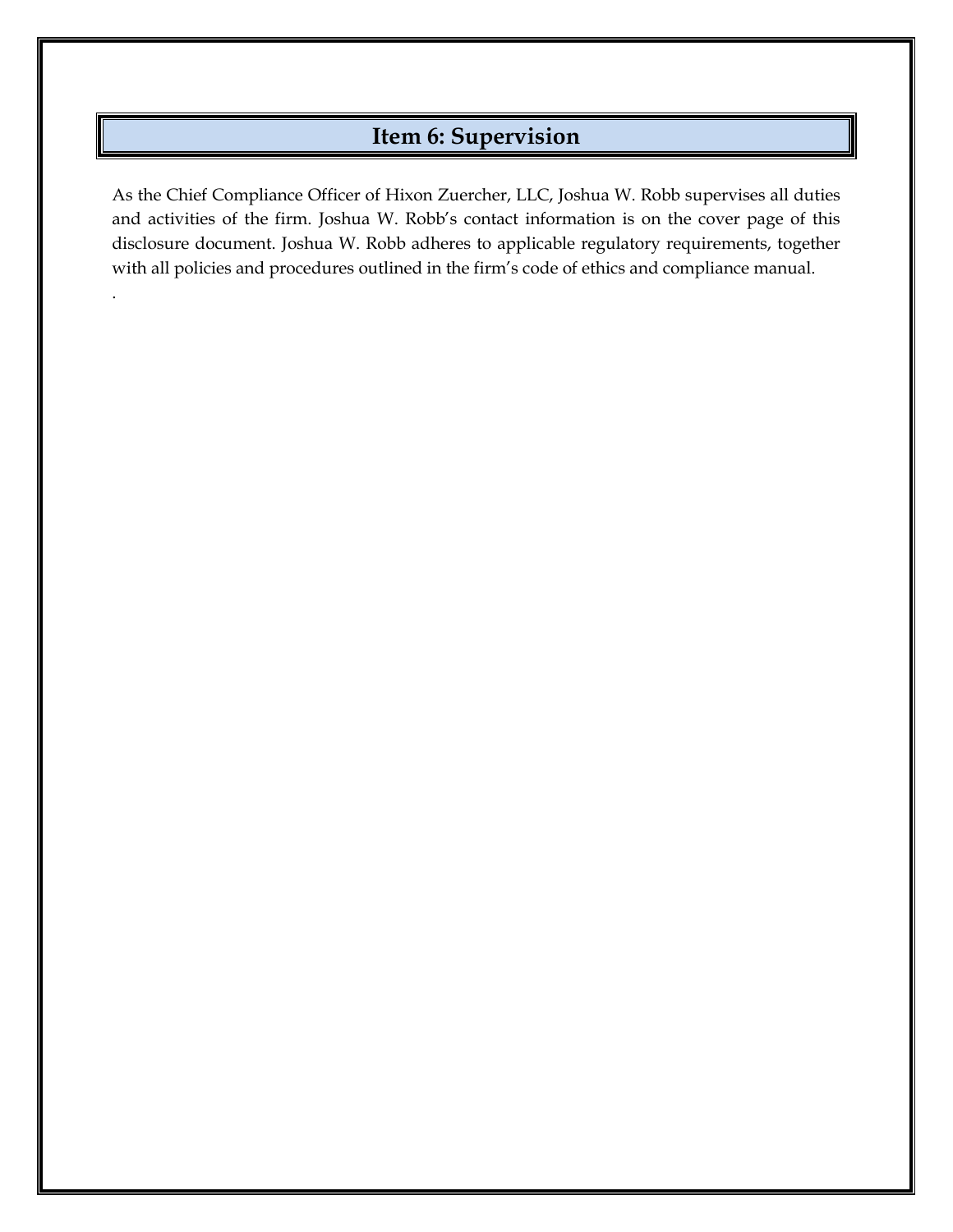*This brochure supplement provides information about Chase James Rose that supplements the Hixon Zuercher, LLC brochure. You should have received a copy of that brochure. Please contact Chase James Rose if you did not receive Hixon Zuercher, LLC's brochure or if you have any questions about the contents of this supplement.*

*Additional information about Chase James Rose is also available on the SEC's website at www.adviserinfo.sec.gov.*

# **Hixon Zuercher, LLC**

# Form ADV Part 2B – Individual Disclosure Brochure

*for*

# **Chase James Rose**

Personal CRD Number: 7496436 Investment Adviser Representative

> Hixon Zuercher, LLC 101 West Sandusky Street Suite 301 Findlay, OH 45840 (419) 425-2400 crose@hzcapital.com

> > UPDATED: 01/25/2022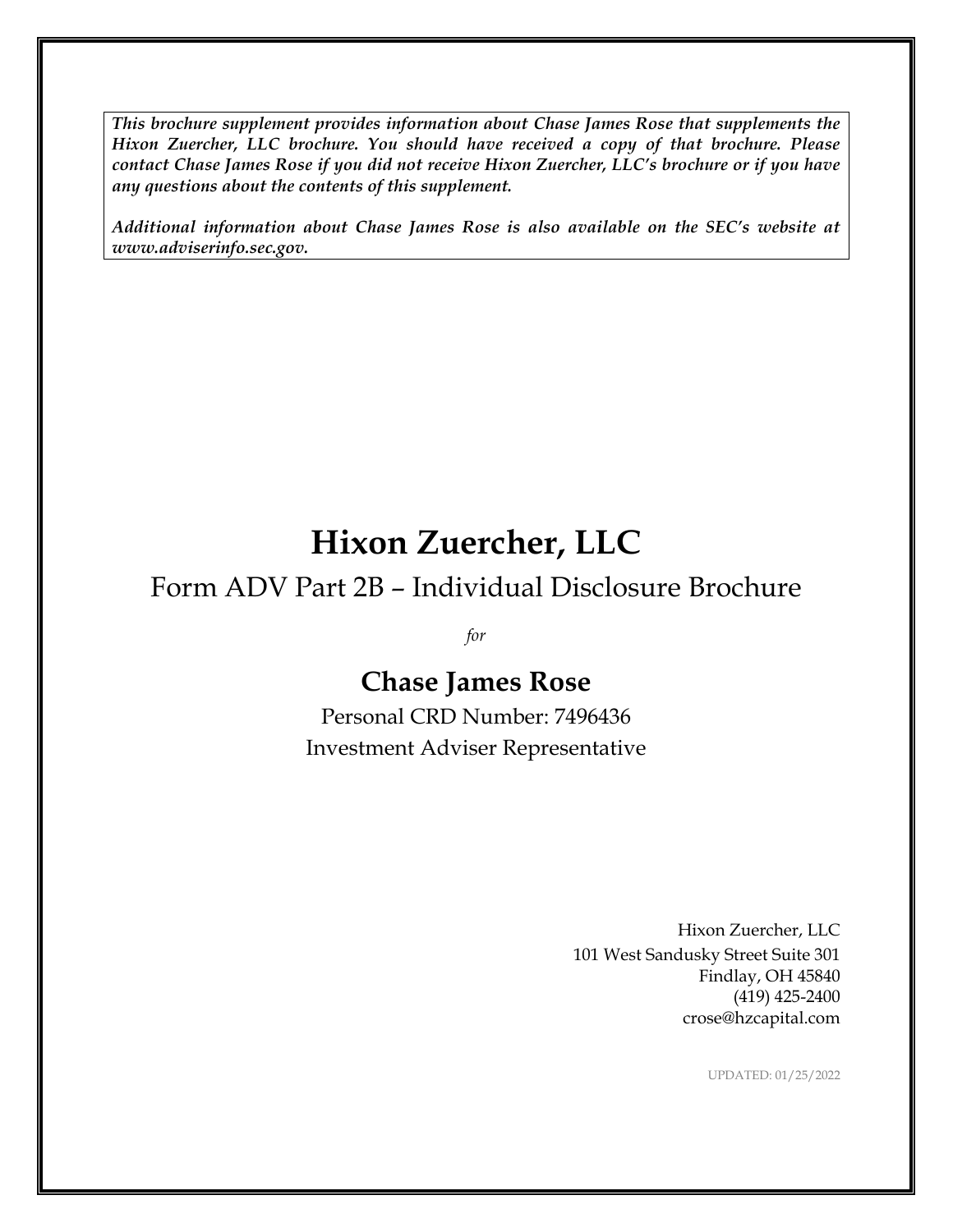# **Item 2: Educational Background and Business Experience**

| Name:<br>Chase James Rose | <b>Born:</b> 1999 |
|---------------------------|-------------------|
|---------------------------|-------------------|

### **Educational Background and Professional Designations:**

## **Education:**

Bachelor of Science in Business Administration Accounting, Ohio Northern University - 2022

### **Business Background:**

| 01/2022 - Present   | <b>Investment Adviser Representative</b><br>Hixon Zuercher, LLC |
|---------------------|-----------------------------------------------------------------|
| $03/2020 - 01/2022$ | <b>Operations Associate</b><br>Freedom Enterprises              |
| 05/2019 - 08/2019   | Labor Associate<br>Plastipak Packaging                          |
| 05/2017 - 03/2019   | Labor Employee<br>Ohio Northern University Mailroom             |
| 12/2018 - 01/2019   | Seasonal Employee<br>Mad River Mountain                         |
| $05/2018 - 08/2018$ | Labor Associate<br>Airstream                                    |
| $01/2012 - 05/2017$ | Unemployed<br>Unemployed                                        |

# **Item 3: Disciplinary Information**

There are no legal or disciplinary events that are material to a client's or prospective client's evaluation of this advisory business.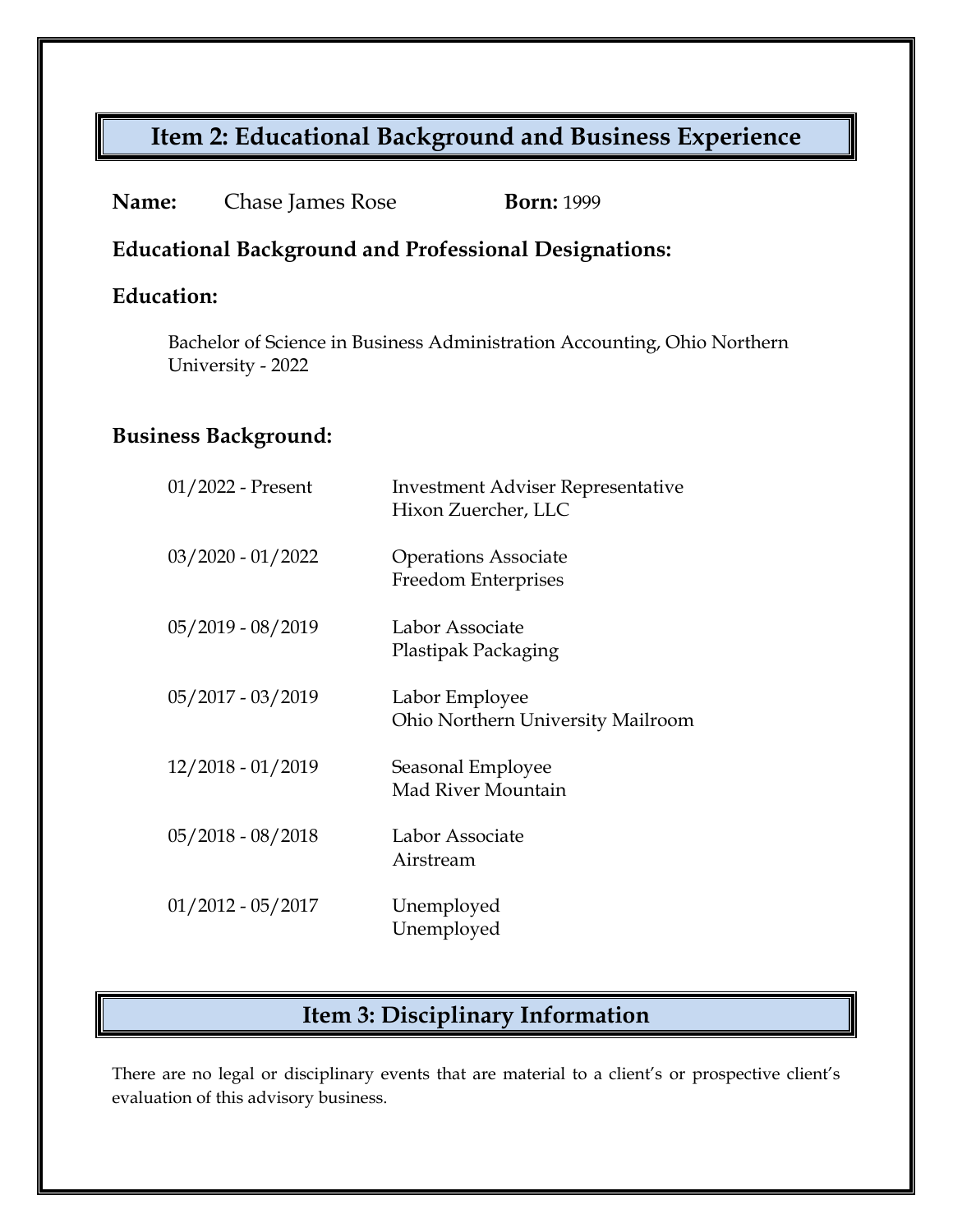## **Item 4: Other Business Activities**

Chase James Rose is not engaged in any investment-related business or occupation (other than this advisory firm).

# **Item 5: Additional Compensation**

Chase James Rose does not receive any economic benefit from any person, company, or organization, other than Hixon Zuercher, LLC in exchange for providing clients advisory services through Hixon Zuercher, LLC.

## **Item 6: Supervision**

As a representative of Hixon Zuercher, LLC, Chase James Rose is supervised by Josh Robb, the firm's Chief Compliance Officer. Josh Robb is responsible for ensuring that Chase James Rose adheres to all required regulations regarding the activities of an Investment Adviser Representative, as well as all policies and procedures outlined in the firm's Code of Ethics and compliance manual. The phone number for Josh Robb is (419) 425-2400.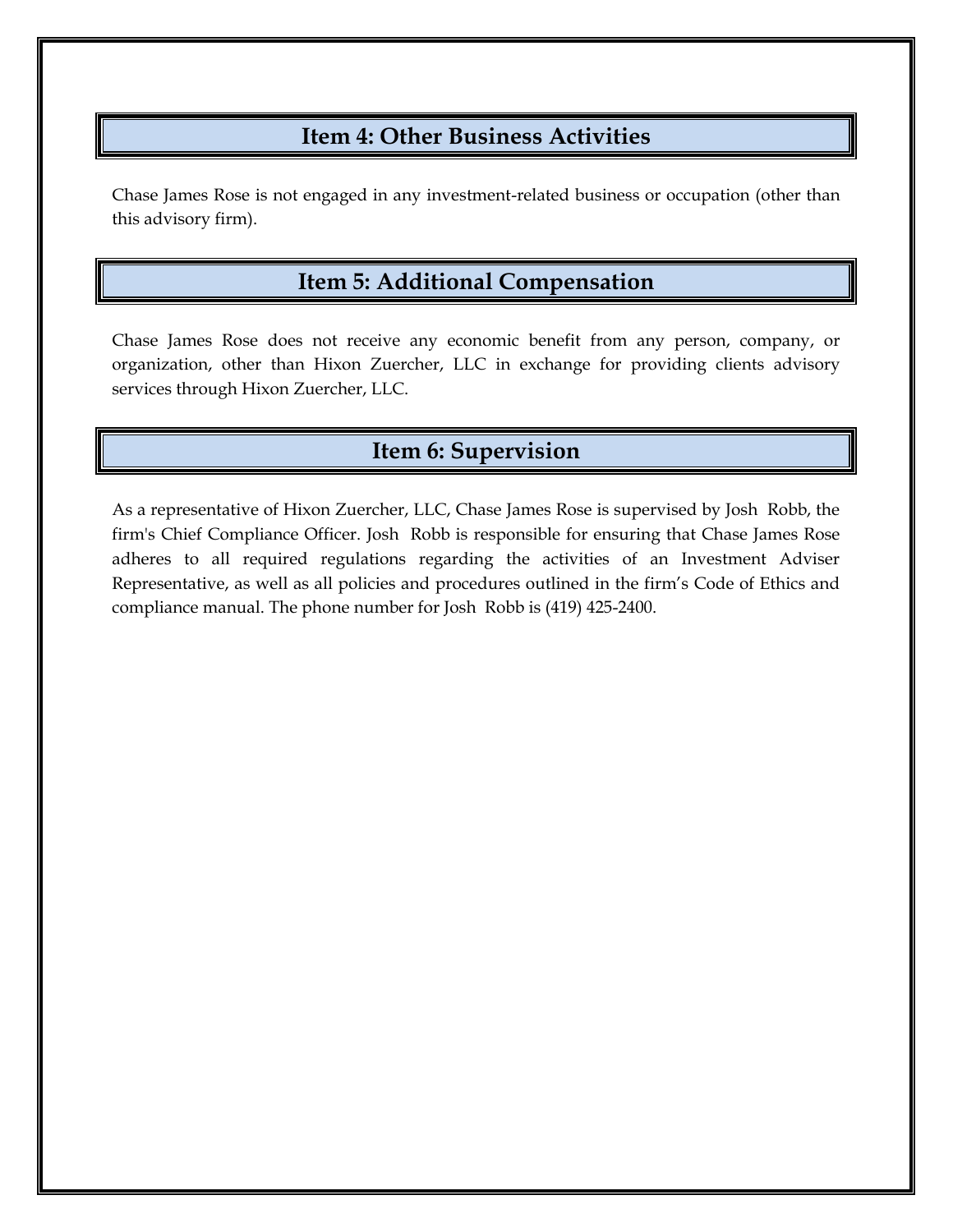*This brochure supplement provides information about Austin A. Wilson that supplements the Hixon Zuercher, LLC brochure. You should have received a copy of that brochure. Please contact Austin A. Wilson if you did not receive Hixon Zuercher, LLC's brochure or if you have any questions about the contents of this supplement.*

*Additional information about Austin A. Wilson is also available on the SEC's website at www.adviserinfo.sec.gov.*

# **Hixon Zuercher, LLC**

# Form ADV Part 2B – Individual Disclosure Brochure

*for*

# **Austin A. Wilson**

Personal CRD Number: 6905836 Investment Adviser Representative

> Hixon Zuercher, LLC 101 West Sandusky Street Suite 301 Findlay, OH 45840 (419) 425-2400 awilson@hzcapital.com

> > UPDATED: 03/21/2022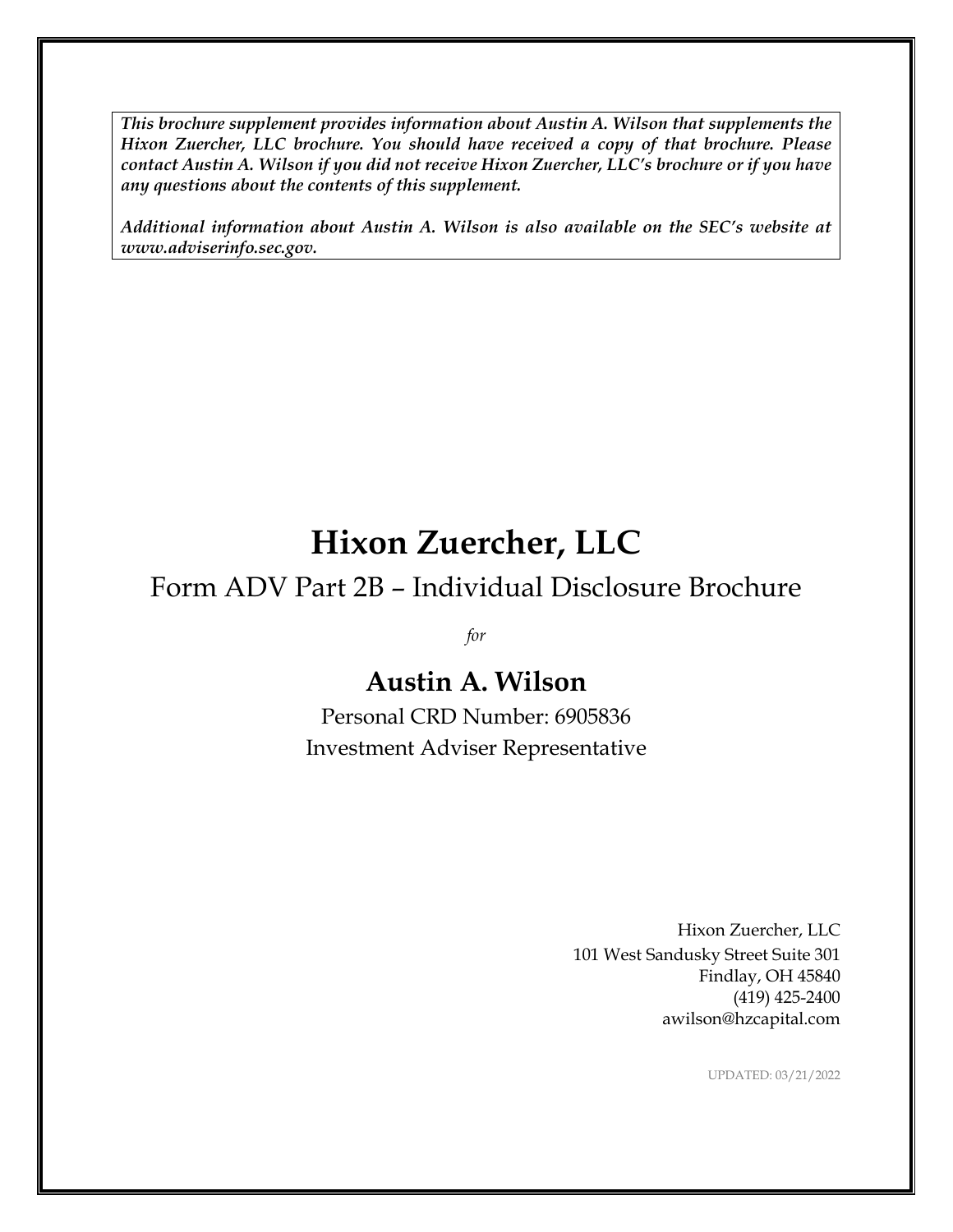# **Item 2: Educational Background and Business Experience**

| Name:<br>Austin A. Wilson |  | <b>Born:</b> 1991 |
|---------------------------|--|-------------------|
|---------------------------|--|-------------------|

### **Educational Background and Professional Designations:**

### **Education:**

University of Findlay, Findlay, Ohio (B.S., Finance and International Business, Minor Business Economics and Operations and Logistics) 2010-2014

West Liberty-Salem High School, West Liberty, Ohio (General High School Diploma) 2006-2010

#### **Business Background:**

| 2018-Present | Research Analyst<br>Hixon Zuercher Capital Management    |
|--------------|----------------------------------------------------------|
| 2016-2018    | <b>Plant Accountant</b><br>Cooper Tire & Rubber Company  |
| 2014-2016    | <b>Financial Analyst</b><br>Cooper Tire & Rubber Company |

## **Item 3: Disciplinary Information**

There are no legal or disciplinary events that are material to a client's or prospective client's evaluation of this advisory business.

# **Item 4: Other Business Activities**

Austin A. Wilson is not engaged in any investment-related business or occupation (other than this advisory firm).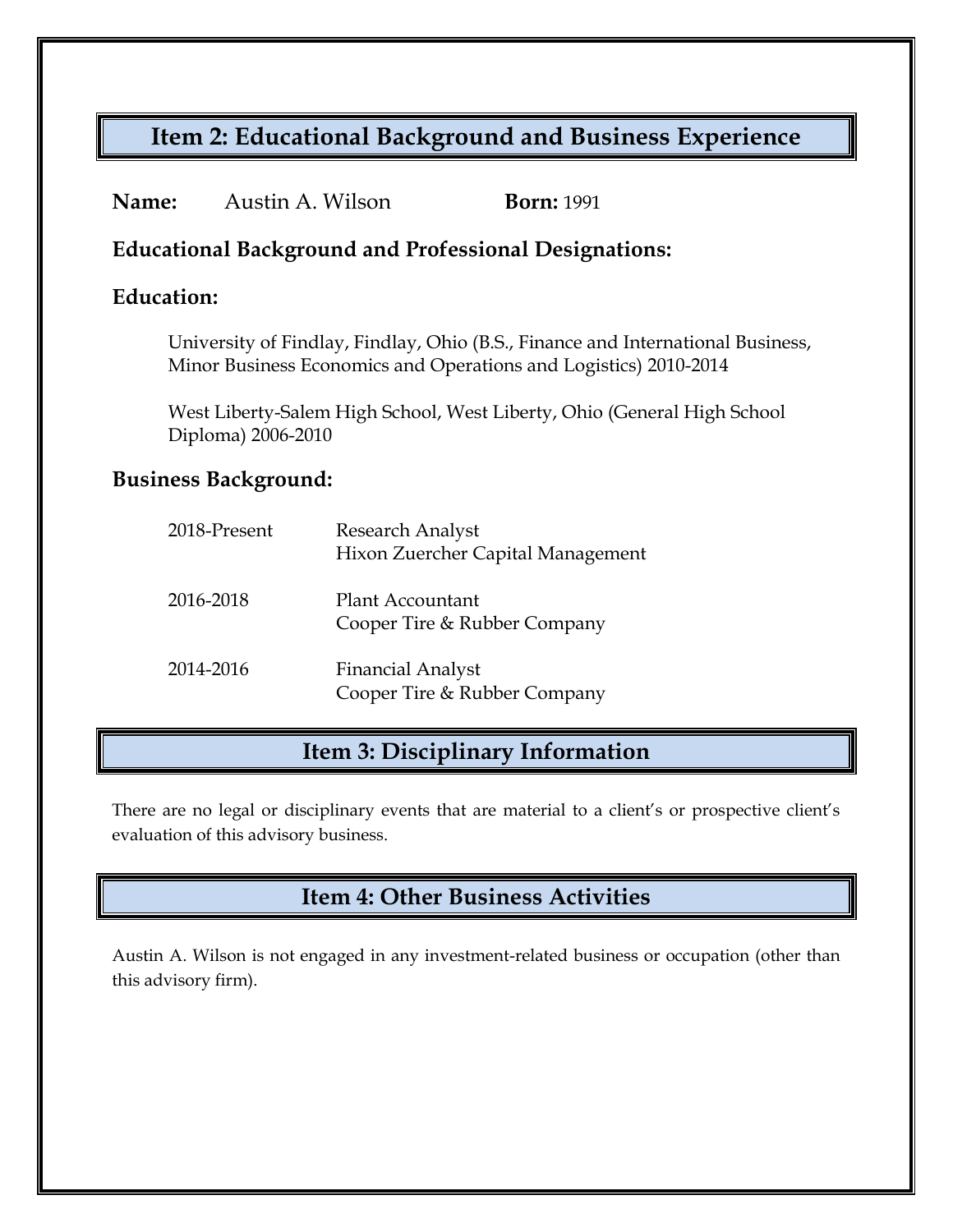## **Item 5: Additional Compensation**

Austin A. Wilson does not receive any economic benefit from any person, company, or organization, other than Hixon Zuercher, LLC in exchange for providing clients advisory services through Hixon Zuercher, LLC.

# **Item 6: Supervision**

As a representative of Hixon Zuercher, LLC, Austin A. Wilson is supervised by Josh Robb, the firm's Chief Compliance Officer. Josh Robb is responsible for ensuring that Austin A. Wilson adheres to all required regulations regarding the activities of an Investment Adviser Representative, as well as all policies and procedures outlined in the firm's Code of Ethics and compliance manual. The phone number for Josh Robb is (419) 425-2400.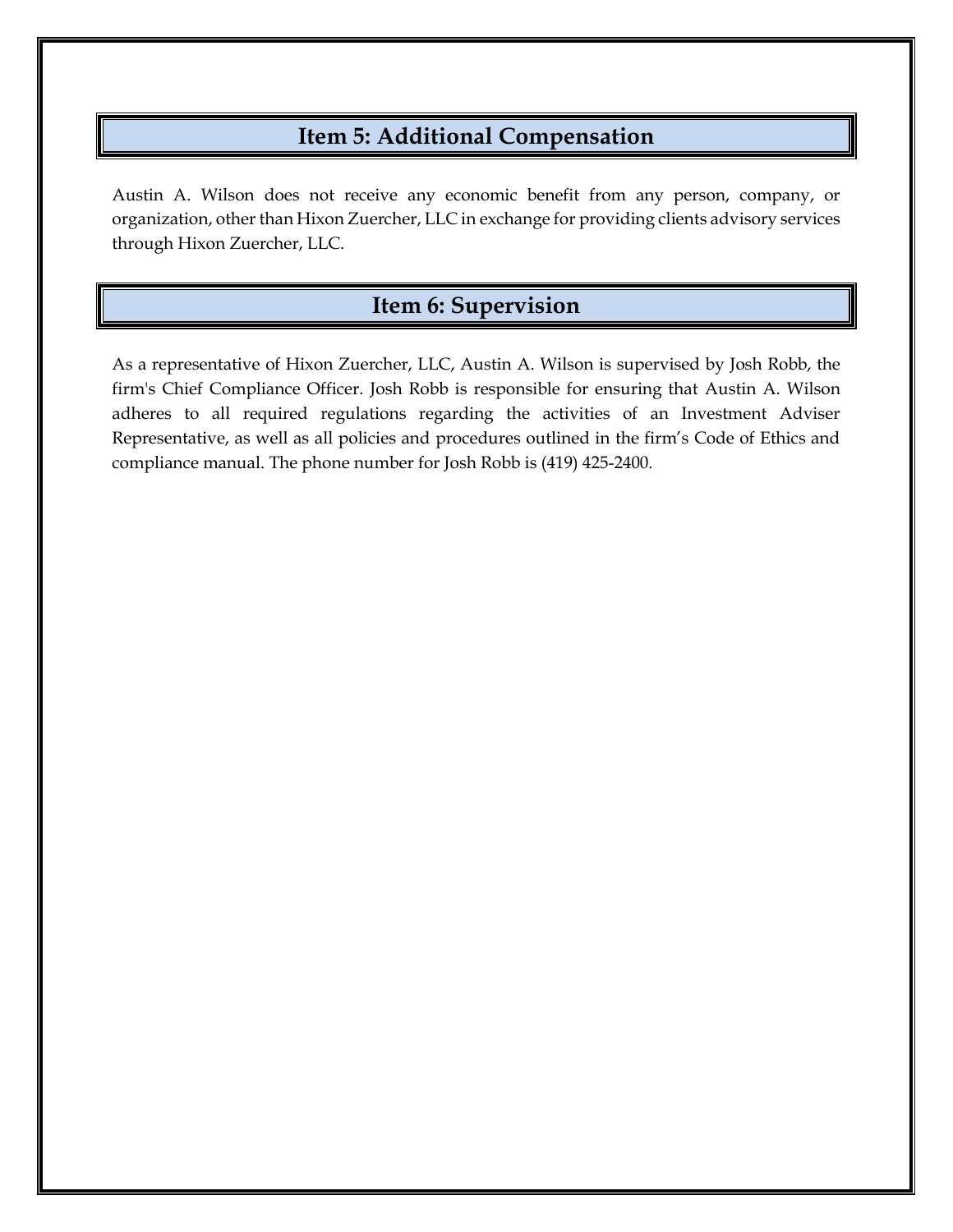*This brochure supplement provides information about Adam C. Zuercher that supplements the Hixon Zuercher, LLC brochure. You should have received a copy of that brochure. Please contact Adam C. Zuercher if you did not receive Hixon Zuercher, LLC's brochure or if you have any questions about the contents of this supplement.*

*Additional information about Adam C. Zuercher is also available on the SEC's website at www.adviserinfo.sec.gov.*

# **Hixon Zuercher, LLC**

# Form ADV Part 2B – Individual Disclosure Brochure

*for*

# **Adam C. Zuercher**

Personal CRD Number: 4554844 Investment Adviser Representative

> Hixon Zuercher, LLC 101 West Sandusky Street Suite 301 Findlay, OH 45840 (419) 425-2400 azuercher@hzcapital.com

> > UPDATED: 03/29/2022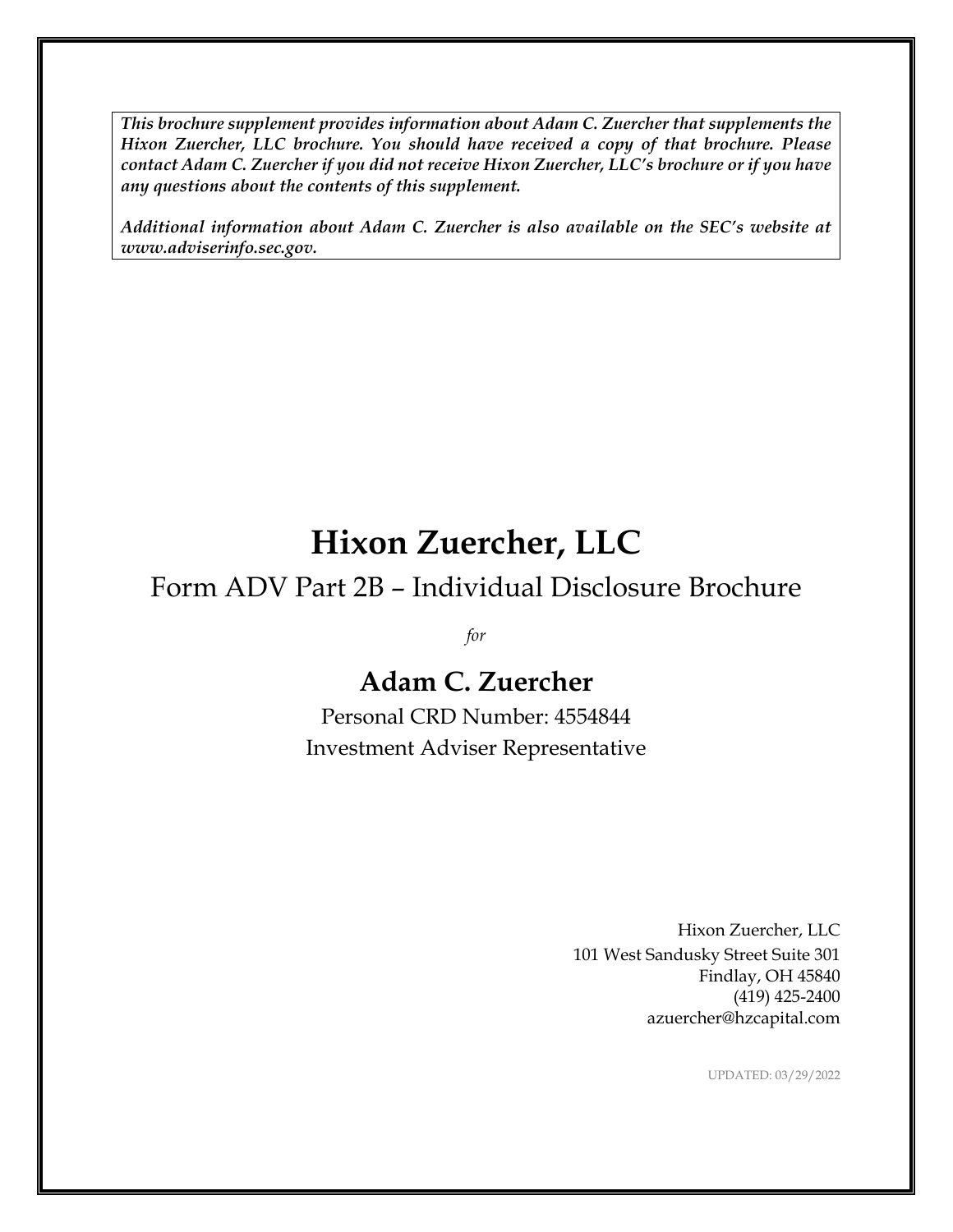# **Item 2: Educational Background and Business Experience**

| Name:<br>Adam C. Zuercher | <b>Born:</b> 1977 |
|---------------------------|-------------------|
|---------------------------|-------------------|

#### **Educational Background and Professional Designations:**

#### **Education:**

The University of Toledo, Toledo, Ohio (B.B.A., Accounting, Minor Information Systems) 1995-1999

Pandora-Gilboa High School, Pandora, Ohio (General High School Diploma) 1991-1995

### **Designations:**

## **CFP® - Certified Financial Planner**

The CERTIFIED FINANCIAL PLANNER™, CFP® and federally registered CFP (with flame design) marks (collectively, the "CFP® marks") are professional certification marks granted in the United States by Certified Financial Planner Board of Standards, Inc. ("CFP Board").

The CFP® certification is a voluntary certification; no federal or state law or regulation requires financial planners to hold CFP® certification. It is recognized in the United States and a number of other countries for its (1) high standard of professional education; (2) stringent code of conduct and standards of practice; and (3) ethical requirements that govern professional engagements with clients.

To attain the right to use the CFP® marks, an individual must satisfactorily fulfill the following requirements:

- Education Complete an advanced college-level course of study addressing the financial planning subject areas that CFP Board's studies have determined as necessary for the competent and professional delivery of financial planning services, and attain a Bachelor's Degree from a regionally accredited United States college or university (or its equivalent from a foreign university). CFP Board's financial planning subject areas include insurance planning and risk management, employee benefits planning, investment planning, income tax planning, retirement planning, and estate planning;
- Examination Pass the comprehensive CFP® Certification Examination. The examination includes case studies and client scenarios designed to test one's ability to correctly diagnose financial planning issues and apply one's knowledge of financial planning to real world circumstances;
- Experience Complete at least three years of full-time financial planning-related experience (or the equivalent, measured as 2,000 hours per year); and
- Ethics Agree to be bound by CFP Board's *Standards of Professional Conduct*, a set of documents outlining the ethical and practice standards for CFP® professionals.

Individuals who become certified must complete the following ongoing education and ethics requirements in order to maintain the right to continue to use the CFP® marks:

i. Continuing Education – Complete 30 hours of continuing education hours every two years, including two hours on the *Code of Ethics* and other parts of the *Standards of Professional Conduct*, to maintain competence and keep up with developments in the financial planning field; and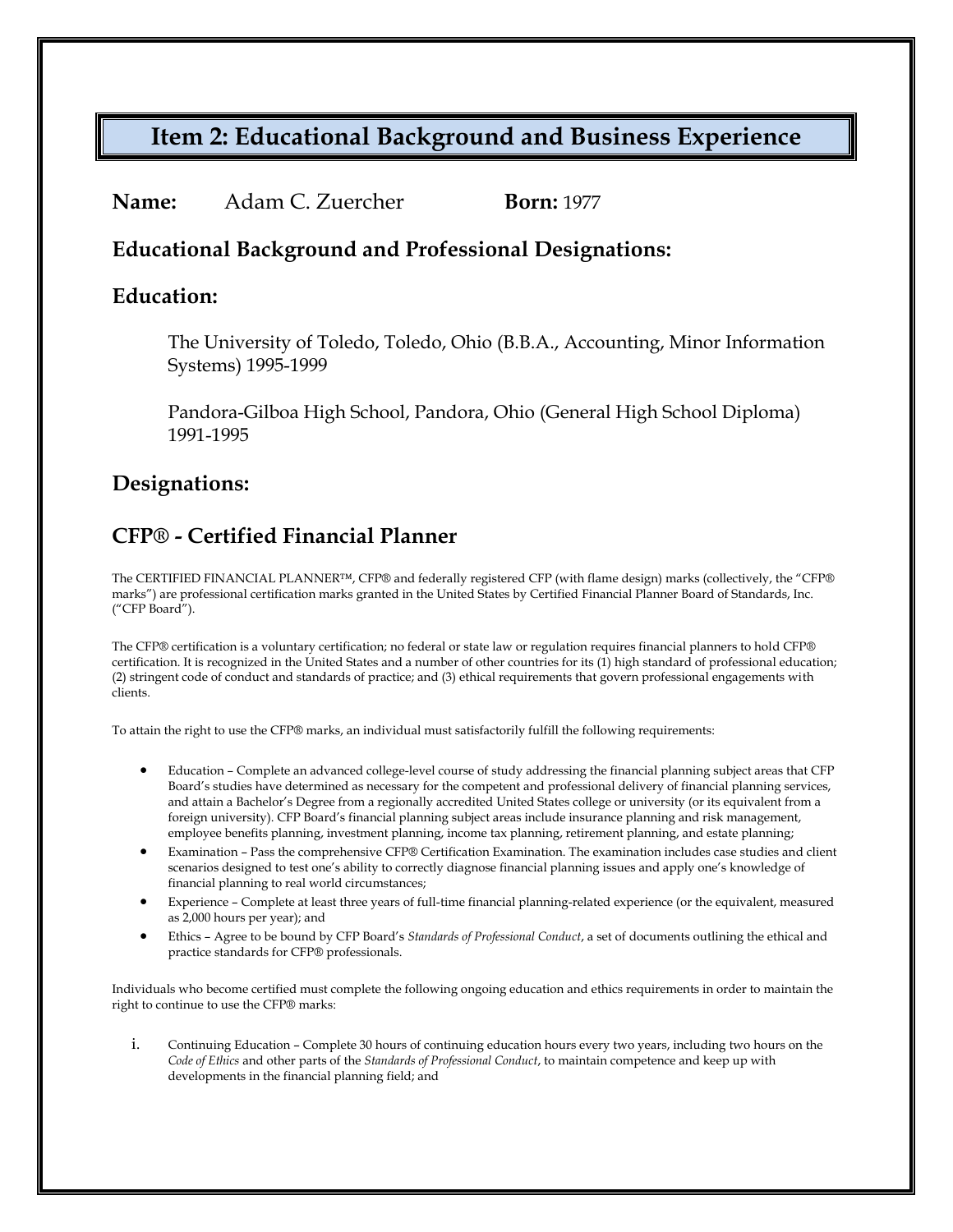ii. Ethics – Renew an agreement to be bound by the *Standards of Professional Conduct*. The Standards prominently require that CFP® professionals provide financial planning services at a fiduciary standard of care. This means CFP® professionals must provide financial planning services in the best interests of their clients.

CFP® professionals who fail to comply with the above standards and requirements may be subject to CFP Board's enforcement process, which could result in suspension or permanent revocation of their CFP® certification.

### **CPA - Certified Public Accountant**

- CPAs are licensed and regulated by their state boards of accountancy. While state laws and regulations vary, the education, experience and testing requirements for licensure as a CPA generally include minimum college education (typically 150 credit hours with at least a baccalaureate degree and a concentration in accounting), minimum experience levels (most states require at least one year of experience providing services that involve the use of accounting, attest, compilation, management advisory, financial advisory, tax or consulting skills, all of which must be achieved under the supervision of or verification by a CPA), and successful passage of the Uniform CPA Examination.
- In order to maintain a CPA license, states generally require the completion of 40 hours of continuing professional education (CPE) each year (or 80 hours over a two-year period or 120 hours over a three year period). Additionally, all American Institute of Certified Public Accountants (AICPA) members are required to follow a rigorous Code of Professional Conduct which requires that they act with integrity, objectivity, due care, competence, fully disclose any conflicts of interest (and obtain client consent if a conflict exists), maintain client confidentiality, disclose to the client any commission or referral fees, and serve the public interest when providing financial services.
- In addition to the Code of Professional Conduct, AICPA members who provide personal financial planning services are required to follow the Statement on Standards in Personal Financial Planning Services (SSPFPS).

### **Business Background:**

| 2002-Present | Member/Chief Executive Officer/Chief Investment Officer<br>Hixon Zuercher Capital Management |
|--------------|----------------------------------------------------------------------------------------------|
| 2002-2003    | Registered Representative / Advisory Representative<br>FSC Securities Corporation            |
| 1999-2002    | <b>Financial Advisor</b><br>Pry Financial Management LLC, Findlay, Ohio                      |
| 1999-2002    | <b>Staff Accountant</b><br>Pry CPA Services, Inc.                                            |
| 1998-1999    | <b>Project Accounting Department</b><br>St. Luke's Hospital                                  |